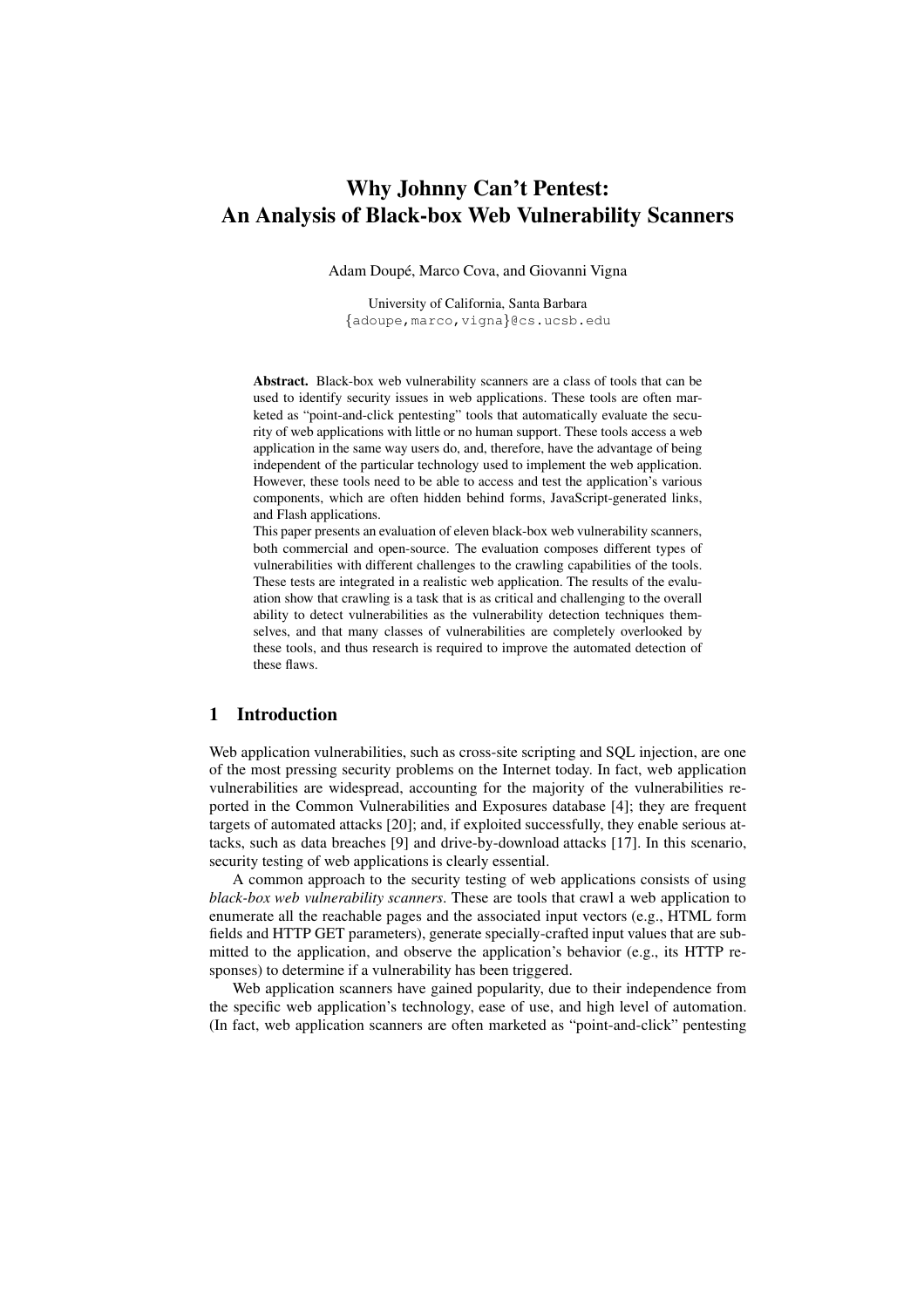tools.) In the past few years, they have also become a requirement in several standards, most notably, in the Payment Card Industry Data Security Standard [15].

Nevertheless, web application scanners have limitations. Primarily, as most testing tools, they provide no guarantee of soundness. Indeed, in the last few years, several reports have shown that state-of-the-art web application scanners fail to detect a significant number of vulnerabilities in test applications [1, 16, 21, 22, 24]. These reports are valuable, as they warn against the naive use of web application scanners (and the false sense of security that derives from it), enable more informed buying decisions, and prompt to rethink security compliance standards.

However, knowing that web application scanners miss vulnerabilities (or that, conversely, they may raise false alerts) is only part of the question. Understanding *why* these tools have poor detection performance is critical to gain insights into how current tools work and to identify open problems that require further research. More concretely, we seek to determine the root causes of the errors that web application scanners make, by considering all the phases of their testing cycle, from crawling, to input selection, to response analysis. For example, some of the questions that we want to answer are: Do web application scanners correctly handle JavaScript code? Can they detect vulnerabilities that are "deep" in the application (e.g., that are reachable only after correctly submitting complex forms)? Can they precisely keep track of the state of the application?

To do this, we built a realistic web application, called WackoPicko, and used it to evaluate eleven web application scanners on their ability to crawl complex web applications and to identify the associated vulnerabilities. More precisely, the WackoPicko application uses features that are commonly found in modern web applications and that make their crawling difficult, such as complex HTML forms, extensive JavaScript and Flash code, and dynamically-created pages. Furthermore, we introduced in the application's source code a number of vulnerabilities that are representative of the bugs commonly found in real-world applications. The eleven web application scanners that we tested include both commercial and open-source tools. We evaluated each of them under three different configuration settings, corresponding to increasing levels of manual intervention. We then analyzed the results produced by the tools in order to understand how the tools work, how effective they are, and what makes them fail. The ultimate goal of this effort is to identify which tasks are the most challenging for black-box vulnerability scanners and may require novel approaches to be tackled successfully.

The main contributions of this paper are the following:

- **–** We performed the most extensive and thorough evaluation of black-box web application vulnerability scanners so far.
- **–** We identify a number of challenges that scanners need to overcome to successfully test modern web applications both in terms of crawling and attack analysis capabilities.
- **–** We describe the design of a testing web site for web application scanners that composes crawling challenges with vulnerability instances. This site has been made available to the public and can be used by other researchers in the field.
- **–** We analyze in detail *why* the web application vulnerability scanners succeed or fail and we identify areas that need further research.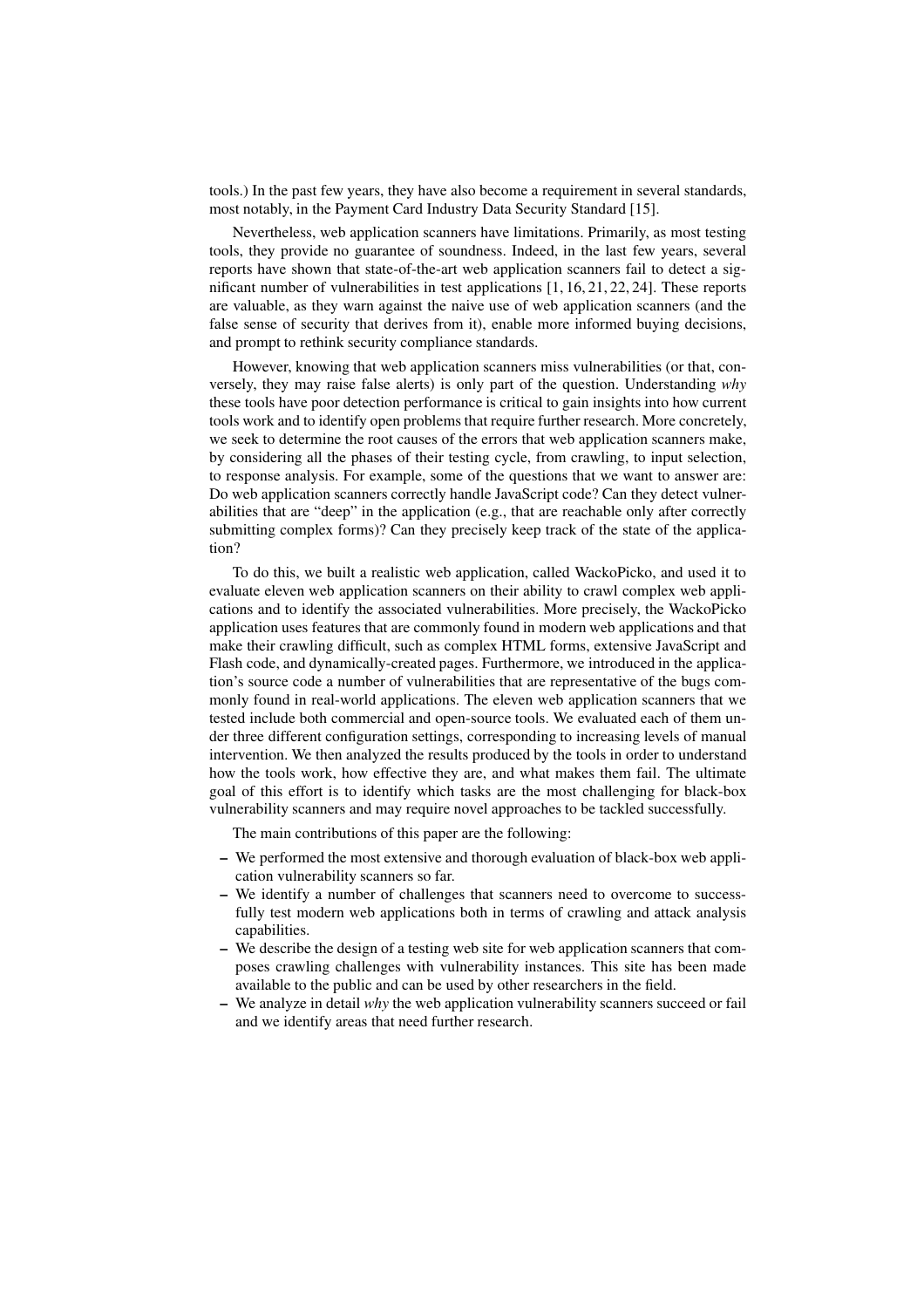# **2 Background**

Before discussing the design of our tests, it is useful to briefly discuss the vulnerabilities that web application scanners try to identify and to present an abstract model of a typical scanner.

## **2.1 Web Application Vulnerabilities**

Web applications contain a mix of traditional flaws (e.g., ineffective authentication and authorization mechanisms) and web-specific vulnerabilities (e.g., using user-provided inputs in SQL queries without proper sanitization). Here, we will briefly describe some of the most common vulnerabilities in web applications (for further details, the interested reader can refer to the OWASP Top 10 List, which tracks the most critical vulnerabilities in web applications [13]):

- **Cross-Site Scripting (XSS):** XSS vulnerabilities allow an attacker to execute malicious JavaScript code as if the application sent that code to the user. This is the first most serious vulnerability of the OWASP Top 10 List, and WackoPicko includes five different XSS vulnerabilities, both reflected and stored.
- **SQL Injection:** SQL injection vulnerabilities allow one to manipulate, create or execute arbitrary SQL queries. This is the second most serious vulnerability on the OWASP Top 10 List, and the WackoPicko web application contains both a reflected and a stored SQL injection vulnerability.
- **Code Injection:** Code injection vulnerabilities allow an attacker to execute arbitrary commands or execute arbitrary code. This is the third most serious vulnerability on the OWASP Top 10 List, and WackoPicko includes both a command line injection and a file inclusion vulnerability (which might result in the execution of code).
- **Broken Access Controls:** A web application with broken access controls fails to properly define or enforce access to some of its resources. This is the tenth most serious vulnerability on the OWASP Top 10 List, and WackoPicko has an instance of this kind of vulnerability.

#### **2.2 Web Application Scanners**

In abstract, web application scanners can be seen as consisting of three main modules: a *crawler* module, an *attacker* module, and an *analysis* module. The crawling component is seeded with a set of URLs, retrieves the corresponding pages, and follows links and redirects to identify all the reachable pages in the application. In addition, the crawler identifies all the input points to the application, such as the parameters of GET requests, the input fields of HTML forms, and the controls that allow one to upload files.

The attacker module analyzes the URLs discovered by the crawler and the corresponding input points. Then, for each input and for each vulnerability type for which the web application vulnerability scanner tests, the attacker module generates values that are likely to trigger a vulnerability. For example, the attacker module would attempt to inject JavaScript code when testing for XSS vulnerabilities, or strings that have a special meaning in the SQL language, such as ticks and SQL operators, when testing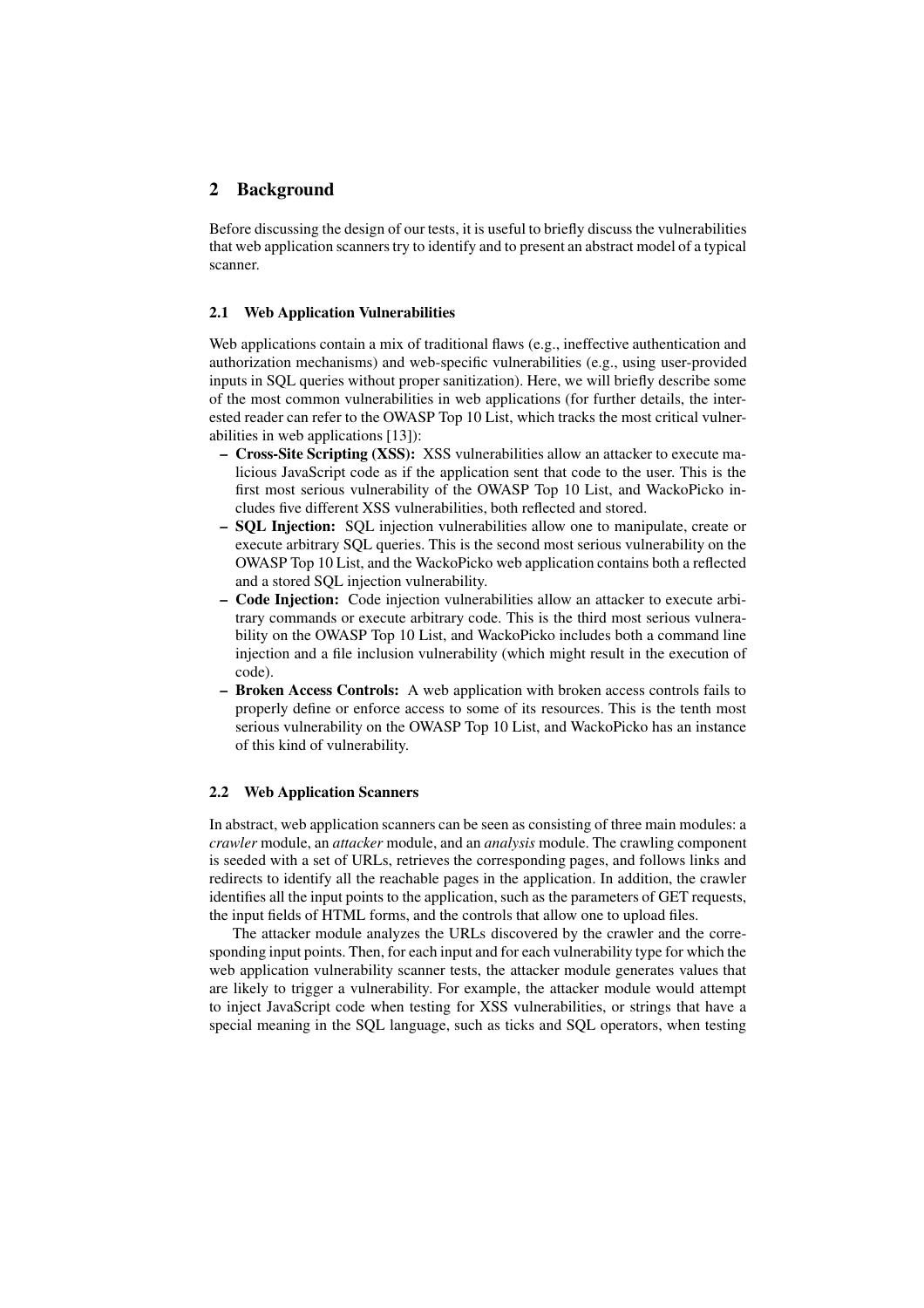for SQL injection vulnerabilities. Input values are usually generated using heuristics or using predefined values, such as those contained in one of the many available XSS and SQL injection cheat-sheets [18, 19].

The analysis module analyzes the pages returned by the web application in response to the attacks launched by the attacker module to detect possible vulnerabilities and to provide feedback to the other modules. For example, if the page returned in response to input testing for SQL injection contains a database error message, the analysis module may infer the existence of a SQL injection vulnerability.

## **3 The WackoPicko Web Site**

A preliminary step for assessing web application scanners consists of choosing a web application to be tested. We have three requirements for such an application: it must have clearly defined vulnerabilities (to assess the scanner's detection performance), it must be easily customizable (to add crawling challenges and experiment with different types of vulnerabilities), and it must be representative of the web applications in use today (in terms of functionality and of technologies used).

We found that existing applications did not satisfy our requirements. Applications that deliberately contain vulnerabilities, such as HacmeBank [5] and WebGoat [11], are often designed to be educational tools rather than realistic testbeds for scanners. Others, such as SiteGenerator [10], are well-known, and certain scanners may be optimized to perform well on them. An alternative then is to use an older version of an open-source application that has known vulnerabilities. In this case, however, we would not be able to control and test the crawling capabilities of the scanners, and there would be no way to establish a false negative rate.

Therefore, we decided to create our own test application, called WackoPicko. It is important to note that WackoPicko is a realistic, fully functional web application. As opposed to a simple test application that contains just vulnerabilities, WackoPicko tests the scanners under realistic conditions. To test the scanners' support for clientside JavaScript code, we also used the open source Web Input Vector Extractor Teaser (WIVET). WIVET is a synthetic benchmark that measures how well a crawler is able to discover and follow links in a variety of formats, such as JavaScript, Flash, and form submissions.

#### **3.1 Design**

WackoPicko is a photo sharing and photo-purchasing site. A typical user of WackoPicko is able to upload photos, browse other user's photos, comment on photos, and purchase the rights to a high-quality version of a photo.

**Authentication.** WackoPicko provides personalized content to registered users. Despite recent efforts for a unified login across web sites [14], most web applications require a user to create an account in order to utilize the services offered. Thus, WackoPicko has a user registration system. Once a user has created an account, he/she can log in to access WackoPicko's restricted features.

**Upload Pictures.** When a photo is uploaded to WackoPicko by a registered user, other users can comment on it, as well as purchase the right to a high-quality version.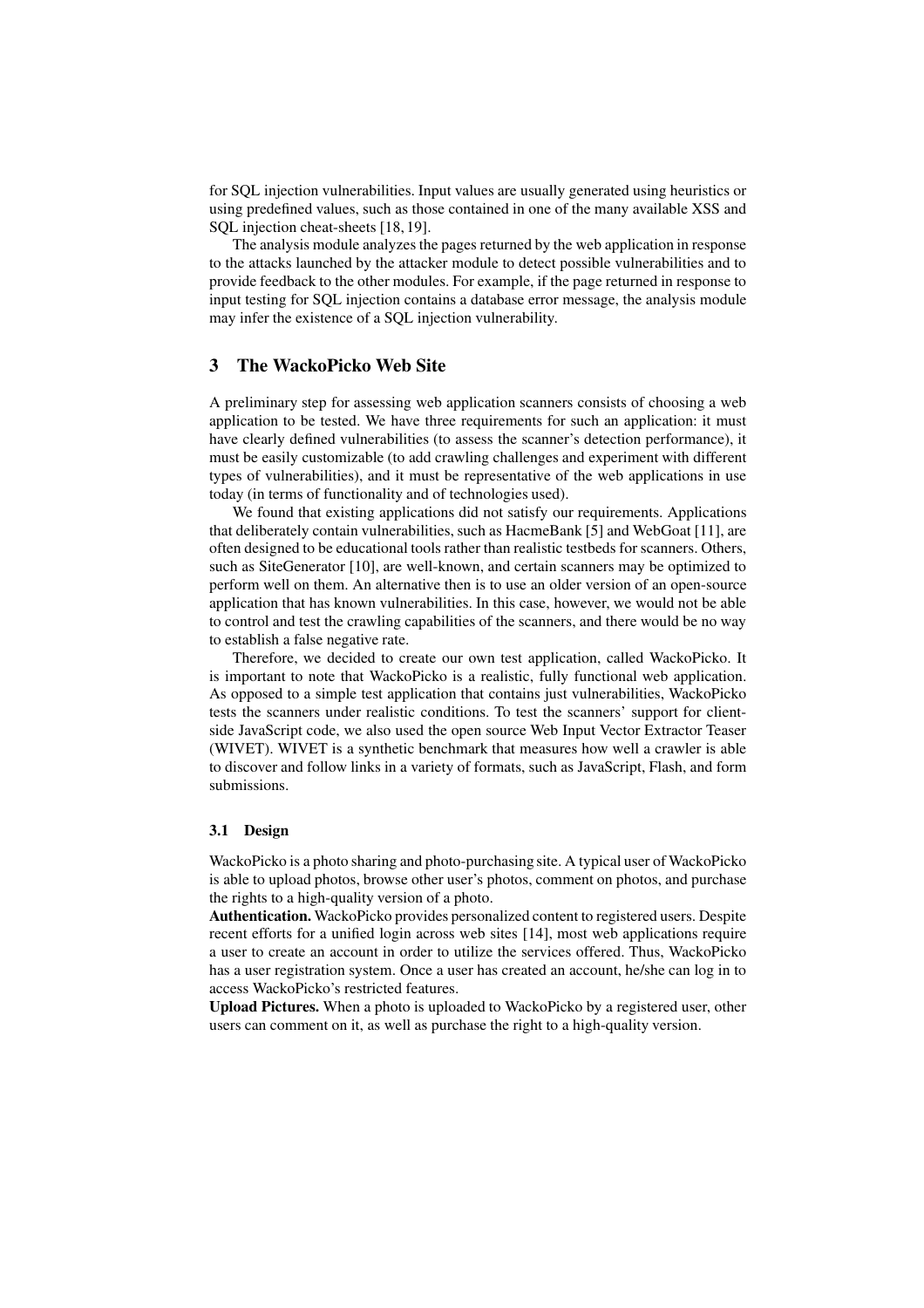**Comment On Pictures.** Once a picture is uploaded into WackoPicko, all registered users can comment on the photo by filling out a form. Once created, the comment is displayed, along with the picture, with all the other comments associated with the picture.

**Purchase Pictures.** A registered user on WackoPicko can purchase the high-quality version of a picture. The purchase follows a multi-step process in which a shopping cart is filled with the items to be purchased, similar to the process used in e-commerce sites. After pictures are added to the cart, the total price of the cart is reviewed, discount coupons may be applied, and the order is placed. Once the pictures are purchased, the user is provided with links to the high-quality version of the pictures.

**Search.** To enable users to easily search for various pictures, WackoPicko provides a search toolbar at the top of every page. The search functionality utilizes the tag field that was filled out when the picture was uploaded. After a query is issued, the user is presented with a list of all the pictures that have tags that match the query.

**Guestbook.** A guestbook page provides a way to receive feedback from all visitors to the WackoPicko web site. The form used to submit feedback contains a "name" field and a "comment" field.

**Admin Area.** WackoPicko has a special area for administrators only, which has a different login mechanism than regular users. Administrators can perform special actions, such as deleting user accounts, or changing the tags of a picture.

## **3.2 Vulnerabilities**

The WackoPicko web site contains sixteen vulnerabilities that are representative of vulnerabilities found in the wild, as reported by the OWASP Top 10 Project [13]. In the following we provide a brief description of each vulnerability.

**3.2.1 Publicly Accessible Vulnerabilities** A number of vulnerabilities in WackoPicko can be exploited without first logging into the web site.

**Reflected XSS:** There is a XSS vulnerability on the search page, which is accessible without having to log into the application. In fact, the query parameter is not sanitized before being echoed to the user. The presence of the vulnerability can be tested by setting the query parameter to  $\langle \text{script} \rangle$  alert ('xss') $\langle \text{script} \rangle$ . When this string is reflected to the user, it will cause the browser to display an alert message. (Of course, an attacker would leverage the vulnerability to perform some malicious activity rather than alerting the victim.)

**Stored XSS:** There is a stored XSS vulnerability in the guestbook page. The comment field is not properly escaped, and therefore, an attacker can exploit this vulnerability by creating a comment containing JavaScript code. Whenever a user visits the guestbook page, the attack will be triggered and the (possibly malicious) JavaScript code executed. **Session ID:** The session information associated with administrative accounts is handled differently than the information associated with the sessions of normal users. The functionality associated with normal users uses PHP's session handling capabilities, which is assumed to be free of any session-related vulnerabilities (e.g., session fixation, easily-guessable session IDs). However the admin section uses a custom session cookie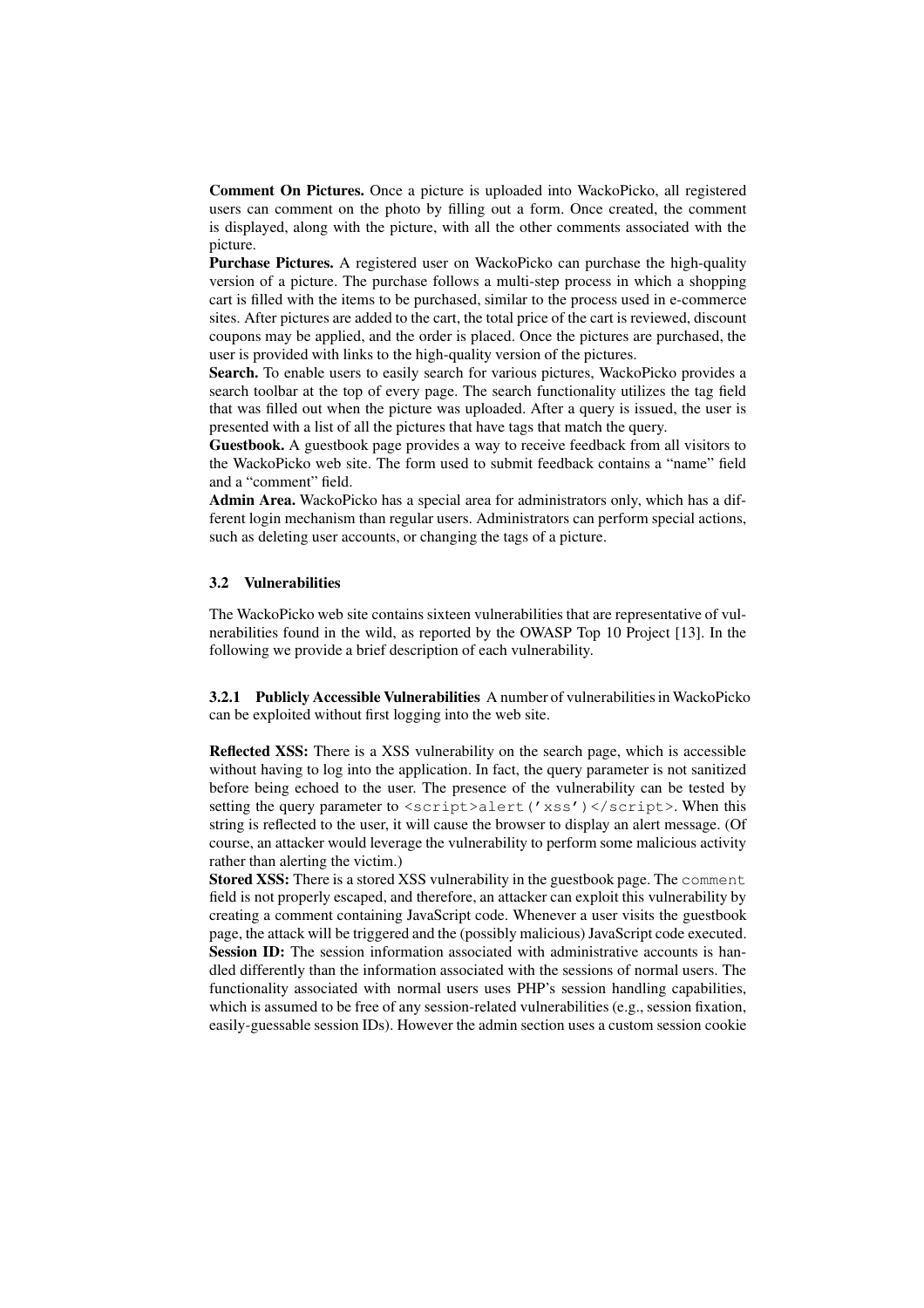to keep track of sessions. The value used in the cookie is a non-random value that is incremented when a new session is created. Therefore, an attacker can easily guess the session id and access the application with administrative rights.

**Weak password:** The administrative account page has an easily-guessable username and password combination: admin/admin.

**Reflected SQL Injection:** WackoPicko contains a reflected SQL injection in the username field of the login form. By introducing a tick into the username field it is possible to perform arbitrary queries in the database and obtain, for example, the usernames and passwords of all the users in the system.

**Command Line Injection:** WackoPicko provides a simple service that checks to see if a user's password can be found in the dictionary. The password parameter of the form used to request the check is used without sanitization in the shell command:  $q_{\text{rep}}$ 

ˆ<password>\$ /etc/dictionaries-common/words. This can be exploited by providing as the password value a dollar sign (to close grep's regular expression), followed by a semicolon (to terminate the grep command), followed by extra commands.

**File Inclusion:** The admin interface is accessed through a main page, called *index.php*. The index page acts as a portal; any value that is passed as its page parameter will be concatenated with the string ".php", and then the resulting PHP script will be run. For instance, the URL for the admin login page is /admin/index.php?page=login. On the server side, *index.php* will execute *login.php* which displays the form. This design is inherently flawed, because it introduces a file inclusion vulnerability. An attacker can exploit this vulnerability and execute remote PHP code by supplying, for example, http://hacker/blah.php%00 as the page parameter to *index.php*. The %00 at the end of the string causes PHP to ignore the ".php" that is appended to the page parameter. Thus *index.php* will download and execute the code at http: //hacker/blah.php.

**Unauthorized File Exposure:** In addition to executing remote code, the file inclusion vulnerability can also be exploited to expose local files. Passing /etc/passwd%00 as the "page" GET parameter to *index.php* of the admin section will cause the contents of the /etc/passwd file to be disclosed.

**Reflected XSS Behind JavaScript:** On WackoPicko's home page there is a form that checks if a file is in the proper format for WackoPicko to process. This form has two parameters, a file parameter and a name parameter. Upon a successful upload, the name is echoed back to the user unsanitized, and therefore, this represents a reflected vulnerability. However, the form is dynamically generated using JavaScript, and the target of the form is dynamically created by concatenating strings. This prevents a crawler from using simple pattern matching to discover the URL used by the form.

**Parameter Manipulation:** The WackoPicko home page provides a link to a sample profile page. The link uses the "userid" GET parameter to view the sample user (who has id of 1). An attacker can manipulate this variable to view any profile page without having a valid user account.

**3.2.2 Vulnerabilities Requiring Authentication** A second class of vulnerabilities in WackoPicko can be exploited only after logging into the web site.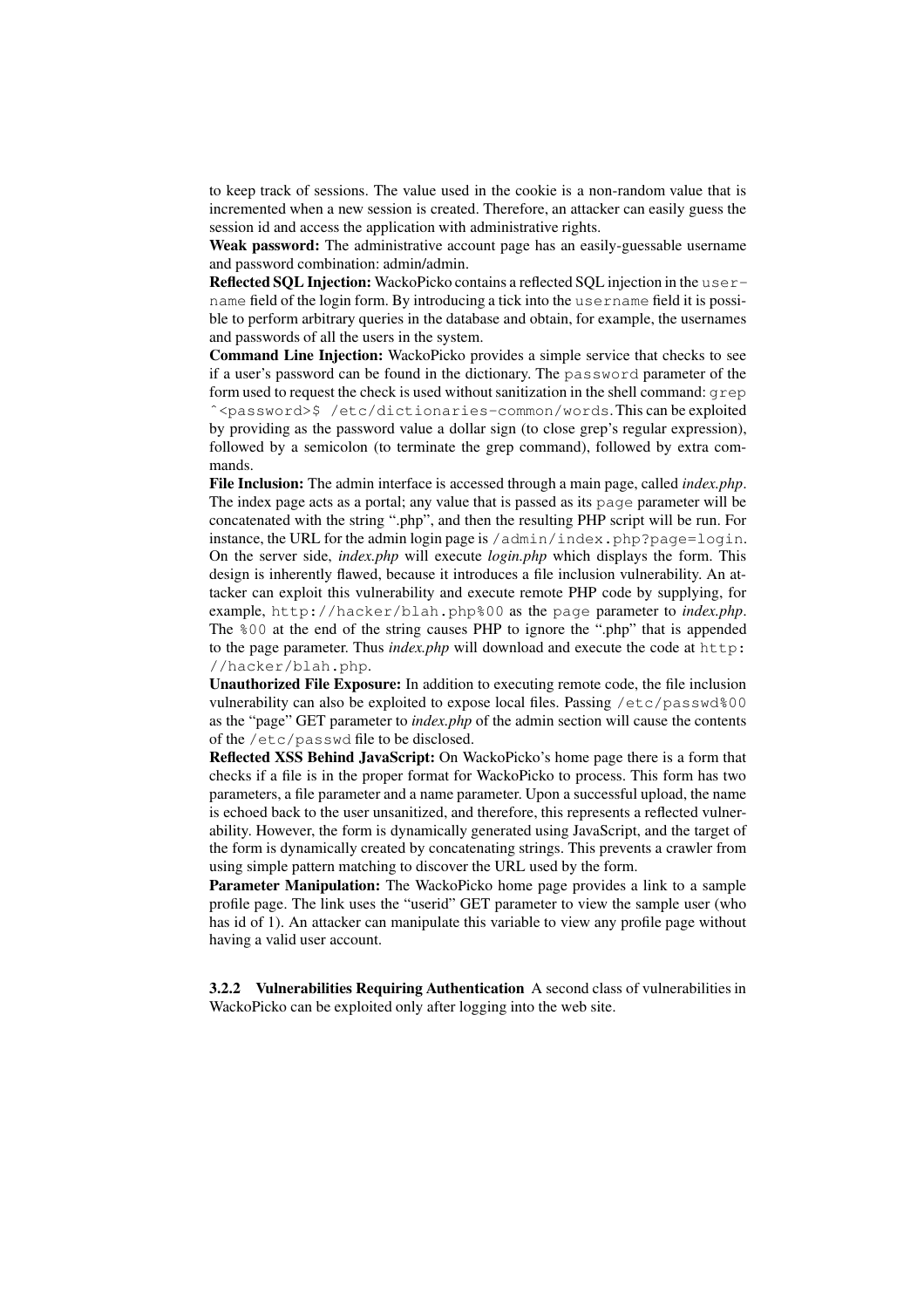**Stored SQL Injection:** When users create an account, they are asked to supply their first name. This supplied value is then used unsanitized on a page that shows other users who have a similar first name. An attacker can exploit this vulnerability by creating a user with the name "'; DROP users;#" then visiting the similar users page.

**Directory Traversal:** When uploading a picture, WackoPicko copies the file uploaded by the user to a subdirectory of the *upload* directory. The name of the subdirectory is the user-supplied tag of the uploaded picture. A malicious user can manipulate the tag parameter to perform a directory traversal attack. More precisely, by pre-pending " $\ldots$ ,  $\ldots$ ," to the tag parameter the attacker can reference files outside the upload directory and overwrite them.

**Multi-Step Stored XSS:** Similar to the stored XSS attack that exists on the guestbook, comments on pictures are susceptible to a stored XSS attack. However, this vulnerability is more difficult to exploit because the user must be logged in and must confirm the preview of the comment before the attack is actually triggered.

**Forceful Browsing:** One of the central ideas behind WackoPicko is the ability of users to purchase the rights to high-quality versions of pictures. However, the access to the links to the high-quality version of the picture is not checked, and an attacker who acquires the URL of a high-quality picture can access it without creating an account, thus bypassing the authentication logic.

**Logic Flaw:** The coupon system suffers from a logic flaw, as a coupon can be applied multiple times to the same order reducing the final price of an order to zero.

**Reflected XSS Behind Flash:** On the user's home page there is a Flash form that asks the user for his/her favorite color. The resulting page is vulnerable to a reflected XSS attack, where the "value" parameter is echoed back to the user without being sanitized.

#### **3.3 Crawling Challenges**

Crawling is arguably the most important part of a web application vulnerability scanner; if the scanner's attack engine is poor, it *might* miss a vulnerability, but if its crawling engine is poor and cannot reach the vulnerability, then it will *surely* miss the vulnerability. Because of the critical nature of crawling, we have included several types of crawling challenges in WackoPicko, some of which hide vulnerabilities.

**HTML Parsing.** Malformed HTML makes it difficult for web application scanners to crawl web sites. For instance, a crawler must be able to navigate HTML frames and be able to upload a file. Even though these tasks are straightforward for a human user with a regular browser, they represent a challenge for crawlers.

**Multi-Step Process.** Even though most web sites are built on top of the stateless HTTP protocol, a variety of techniques are utilized to introduce state into web applications. In order to properly analyze a web site, web application vulnerability scanners must be able to understand the state-based transactions that take place. In WackoPicko, there are several state-based interactions.

**Infinite Web Site.** It is often the case that some dynamically-generated content will create a very large (possibly infinite) crawling space. For example, WackoPicko has the ability to display a daily calendar. Each page of the calendar displays the agenda for a given day and links to the page for the following day. A crawler that naively followed the links in the WackoPicko's calendar would end up trying to visit an infinite sequence of pages, all generated dynamically by the same component.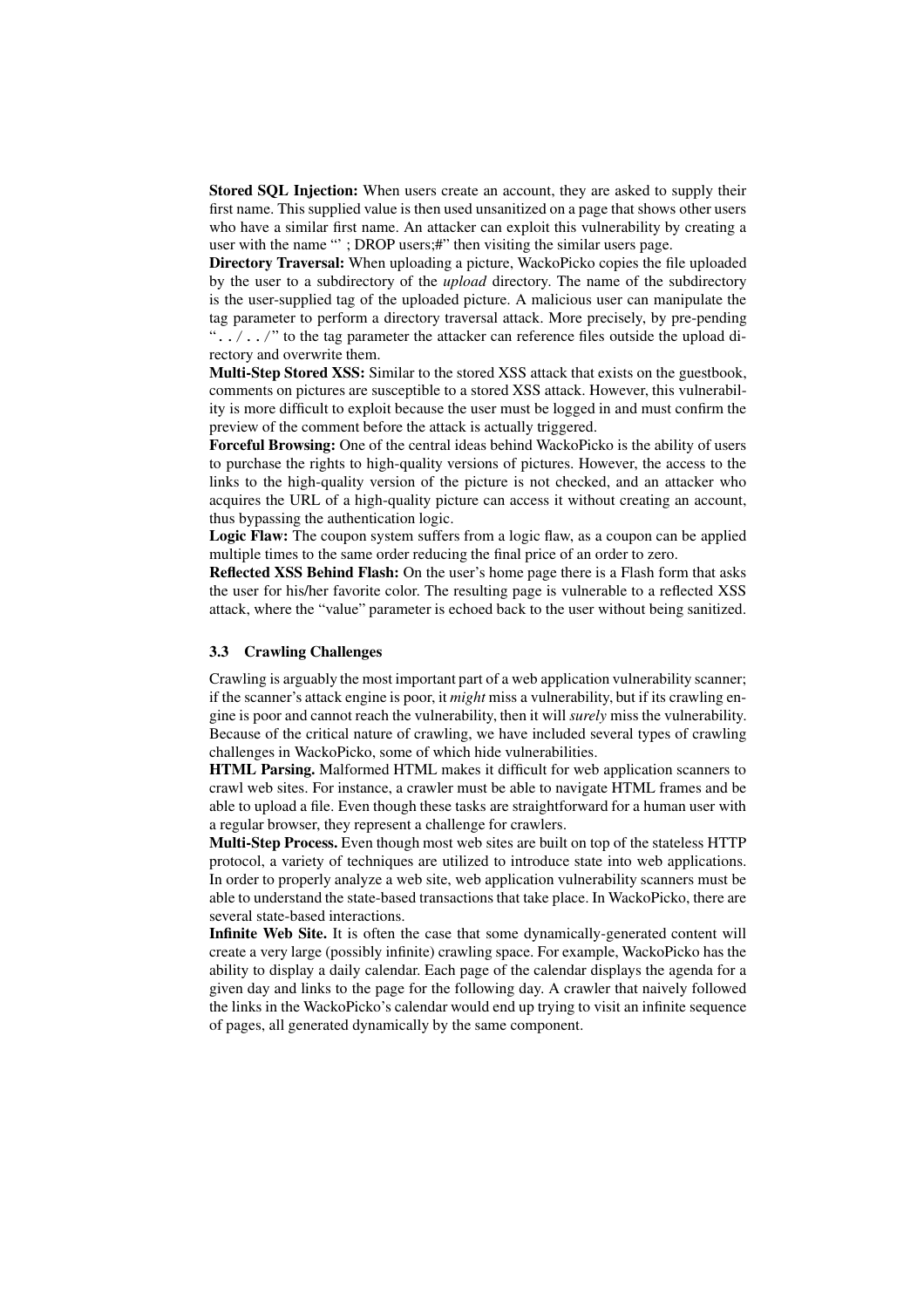| Name             | Version Used                        | License                    | Type             | Price                                   |
|------------------|-------------------------------------|----------------------------|------------------|-----------------------------------------|
| Acunetix         | 6.1 Build 20090318                  | Commercial Standalone      |                  | \$4,995-\$6,350                         |
| AppScan          | 7.8.0.0 iFix001 Build: 570 Security |                            |                  | Commercial Standalone \$17,550-\$32,500 |
|                  | Rules Version 647                   |                            |                  |                                         |
| <b>Burp</b>      | 1.2                                 | Commercial                 | Proxy            | £125 (\$190.82)                         |
| Grendel-Scan 1.0 |                                     |                            | GPLv3 Standalone | N/A                                     |
| Hailstorm        | 5.7 Build 3926                      | Commercial Standalone      |                  | \$10,000                                |
| Milescan         | 1.4                                 | Commercial                 | Proxy            | \$495-\$1,495                           |
| N-Stalker        | 2009 - Build 7.0.0.207              | Commercial Standalone      |                  | \$899-\$6,299                           |
| NTOSpider        | 3.2.067                             | Commercial Standalone      |                  | \$10,000                                |
| Paros            | 3.2.13                              | Clarified Artistic License | Proxy            | N/A                                     |
| w3af             | $1.0$ -rc $2$                       |                            | GPLv2 Standalone | N/A                                     |
| Webinspect       | 7.7.869.0                           | Commercial Standalone      |                  | \$6,000-\$30,000                        |

Table 1: Characteristics of the scanners evaluated.

**Authentication.** One feature that is common to most web sites is an authentication mechanism. Because this is so prevalent, scanners must properly handle authentication, possibly by creating accounts, logging in with valid credentials, and recognizing actions that log the crawler out. WackoPicko includes a registration and login system to test the scanner's crawlers ability to handle the authentication process correctly.

**Client-side Code.** Being able to parse and understand client-side technologies presents a major challenge for web application vulnerability scanners. WackoPicko includes vulnerabilities behind a JavaScript-created form, as well as behind a Flash application.

**Link Extraction.** We also tested the scanners on WIVET, an open-source benchmark for web link extractors [12]. WIVET contains 54 tests and assigns a final score to a crawler based on the percent of tests that it passes. The tests require scanners to analyze simple links, multi-page forms, links in comments and JavaScript actions on a variety of HTML elements. There are also AJAX-based tests as well as Flash-based tests. In our tests, we used WIVET version number 129.

## **4 Experimental Evaluation**

We tested 11 web application scanners by running them on our WackoPicko web site. The tested scanners included 8 proprietary tools and 3 open source programs. Their cost ranges from free to tens of thousands of dollars. We used evaluation versions of each software, however they were fully functional. A summary of the characteristics of the scanners we evaluated is given in Table 1.

We ran the WackoPicko web application on a typical LAMP machine, with Apache 2.2.9, PHP 5.2.6, and MySQL 5.0.67. We enabled the allow url fopen PHP option and disabled the allow url include and magic quotes options. We ran the scanners on a machine with a Pentium 4 3.6GHz CPU, 1024 MB of RAM, and Microsoft Windows XP, Service Pack 2.

## **4.1 Setup**

The WackoPicko server used in testing the web vulnerability scanners was run in a virtual machine, so that before each test run the server could be put in an identical initial state. This state included ten regular users, nine pictures, and five administrator users.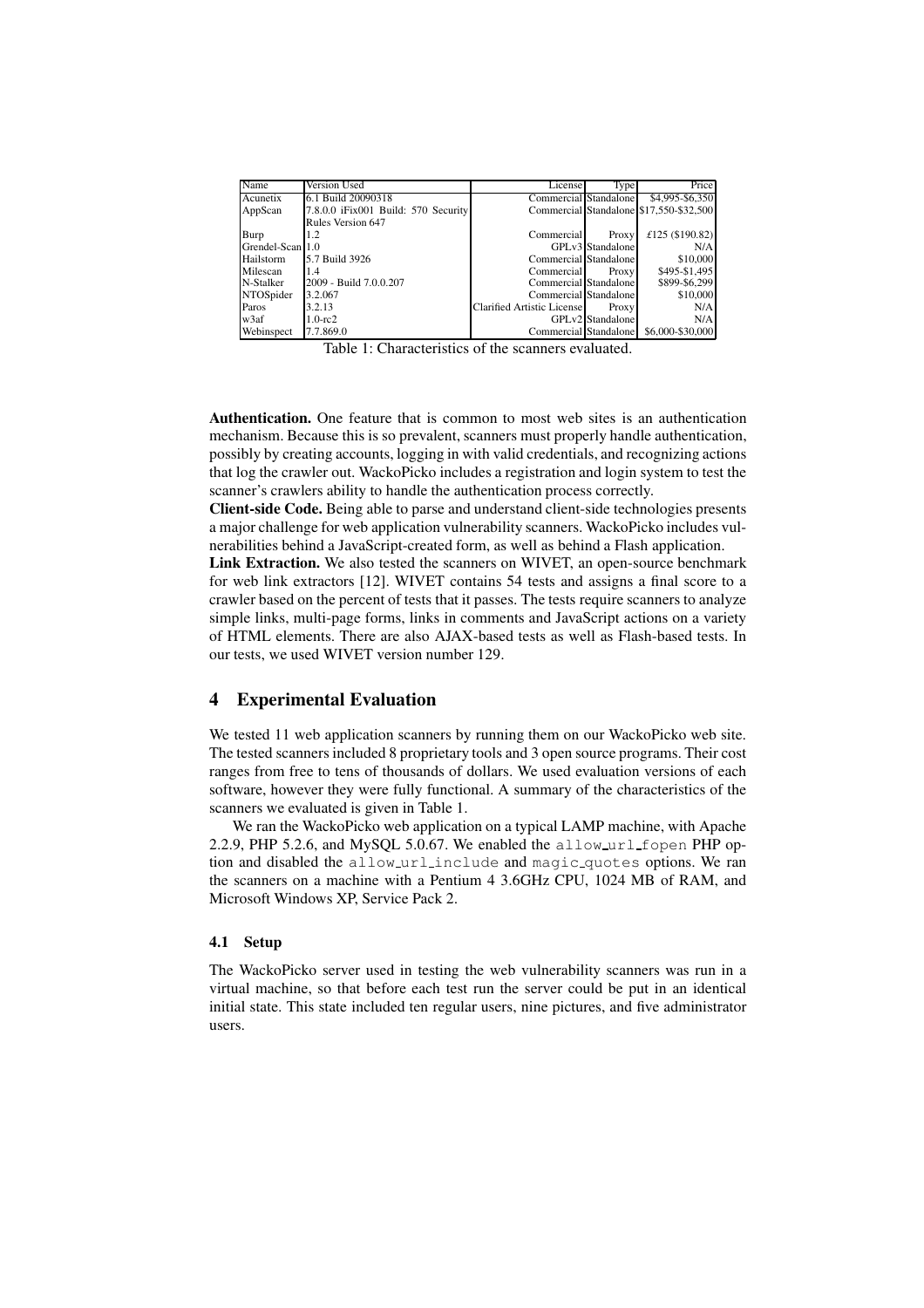| Name                | Reflected      | Stored XSS Reflected |                | Command-       | File           | File           | XSS via        | XSS via       |
|---------------------|----------------|----------------------|----------------|----------------|----------------|----------------|----------------|---------------|
|                     | <b>XSS</b>     |                      | SOL            | line           | Inclusion      | Exposure       | JavaScript     | Flash         |
|                     |                |                      | Injection      | Injection      |                |                |                |               |
| Acunetix            | <b>INITIAL</b> | <b>INITIAL</b>       | <b>INITIAL</b> |                | <b>INITIAL</b> | <b>INITIAL</b> | <b>INITIAL</b> |               |
| AppScan             | <b>INITIAL</b> | <b>INITIAL</b>       | <b>INITIAL</b> |                | <b>INITIAL</b> | <b>INITIAL</b> |                |               |
| Burp                | <b>INITIAL</b> | MANUAL               | <b>INITIAL</b> | <b>INITIAL</b> |                | <b>INITIAL</b> |                | <b>MANUAL</b> |
| Grendel-Scan MANUAL |                |                      | <b>CONFIG</b>  |                |                |                |                |               |
| Hailstorm           | <b>INITIAL</b> | <b>CONFIG</b>        | <b>CONFIG</b>  |                |                |                |                | <b>MANUAL</b> |
| Milescan            | INITIAL        | MANUAL               | <b>CONFIG</b>  |                |                |                |                |               |
| N-Stalker           | <b>INITIAL</b> | <b>MANUAL</b>        | MANUAL         |                |                | <b>INITIAL</b> | <b>INITIAL</b> | MANUAL        |
| NTOSpider           | <b>INITIAL</b> | <b>INITIAL</b>       | <b>INITIAL</b> |                |                |                |                |               |
| Paros               | <b>INITIAL</b> | <b>INITIAL</b>       | <b>CONFIG</b>  |                |                |                |                | <b>MANUAL</b> |
| w3af                | <b>INITIAL</b> | MANUAL               | <b>INITIAL</b> |                | <b>INITIAL</b> |                |                | <b>MANUAL</b> |
| Webinspect          | <b>INITIAL</b> | <b>INITIAL</b>       | <b>INITIAL</b> |                | <b>INITIAL</b> |                | <b>INITIAL</b> | <b>MANUAL</b> |

Table 2: Detection results. For each scanner, the simplest configuration that detected a vulnerability is given. Empty cells indicate no detection in any mode.

Each scanner was run in three different configuration modes against WackoPicko, with each configuration requiring more setup on the part of the user. In all configuration styles, the default values for configuration parameters were used, and when choices were required, sensible values were chosen. In the INITIAL configuration mode, the scanner was directed to the initial page of WackoPicko and told to scan for all vulnerabilities. In the CONFIG setup, the scanner was given a valid username/password combination or login macro before scanning. MANUAL configuration required the most work on the part of the user; each scanner was put into a "proxy" mode and then the user browsed to each vulnerable page accessible without credentials; then, the user logged in and visited each vulnerability that required a login. Additionally a picture was uploaded, the rights to a high-quality version of a picture were purchased, and a coupon was applied to the order. The scanner was then asked to scan the WackoPicko web site.

#### **4.2 Detection Results**

The results of running the scanners against the WackoPicko site are shown in Table 2 and, graphically, in Figure 1. The values in the table correspond to the simplest configuration that discovered the vulnerability. An empty cell indicates that the given scanner did not discover the vulnerability in any mode. The table only reports the vulnerabilities that were detected by at least one scanner. Further analysis of why the scanners missed certain vulnerabilities is contained in Sections 4.3 and 4.4.

The running time of the scanners is shown in Figure 3. These times range from 74 seconds for the fastest tool (Burp) to 6 hours (N-Stalker). The majority of the scanners completed the scan within a half hour, which is acceptable for an automated tool.

**4.2.1 False Negatives** One of the benefits of developing the WackoPicko web application to test the scanners is the ability for us to measure the false negatives of the scanners. An ideal scanner would be able to detect all vulnerabilities. In fact, we had a group composed of students with average security skills analyze WackoPicko. The students found all vulnerabilities except for the forceful browsing vulnerability. The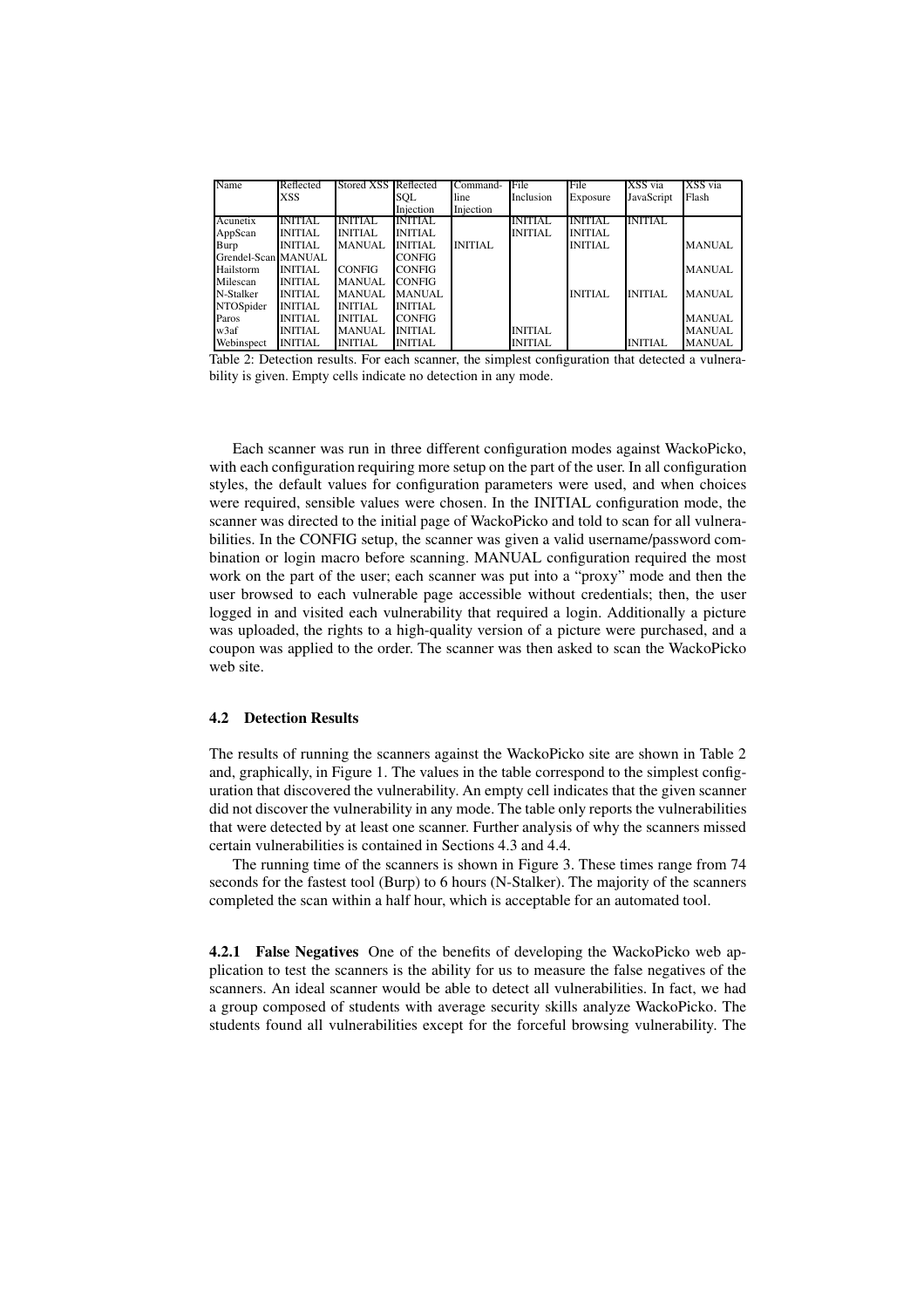automated scanners did not do as well; there were a number of vulnerabilities that were not detected by any scanner. These vulnerabilities are discussed hereinafter.

**Session ID:** No scanner was able to detect the session ID vulnerability on the admin login page. The vulnerability was not detected because the scanners were not given a valid username/password combination for the admin interface. This is consistent with what would happen when scanning a typical application, as the administration interface would include powerful functionality that the scanner should not invoke, like view, create, edit or delete sensitive user data. The session ID was only set on a successful login, which is why this vulnerability was not detected by any scanner.

**Weak Password:** Even though the scanners were not given a valid username/password combination for the administrator web site, an administrator account with the combination of admin/admin was present on the system. NTOSpider was the only scanner that successfully logged in with the admin/admin combination. However, it did not report it as an error, which suggests that it was unable to detect that the login was successful, even though the response that was returned for this request was different from every other login attempt.

**Parameter Manipulation:** The parameter manipulation vulnerability was not discovered by any scanner. There were two causes for this: first, only three of the scanners (AppScan, NTOSpider, and w3af) input a different number than the default value "1" to the userid parameter. Of the three, only NTOSpider used a value that successfully manipulated the userid parameter. The other reason was that in order to successfully detect a parameter manipulation vulnerability, the scanner needs to determine which pages require a valid username/password to access and which ones do not and it is clear that none of the scanners make this determination.

**Stored SQL Injection:** The stored SQL injection was also not discovered by any scanners, due to the fact that a scanner must create an account to discover the stored SQL injection. The reasons for this are discussed in more detail in Section 4.4.4.

**Directory Traversal:** The directory traversal vulnerability was also not discovered by any of the scanners. This failure is caused by the scanners being unable to upload a picture. We discuss this issue in Section 4.4.2, when we analyze how each of the scanners behaved when they had to upload a picture.

**Multi-Step Stored XSS:** The stored XSS vulnerability that required a confirmation step was also missed by every scanner. In Section 4.4.5, we analyze how many of the scanners were able to successfully create a comment on a picture.

**Forceful Browsing:** No scanner found the forceful browsing vulnerability, which is not surprising since it is an application-specific vulnerability. These vulnerabilities are difficult to identify without access to the source code of the application [2].

**Logic Flaw:** Another vulnerability that none of the scanners uncovered was the logic flaw that existed in the coupon management functionality. Also in this case, some domain knowledge about the application is needed to find the vulnerability.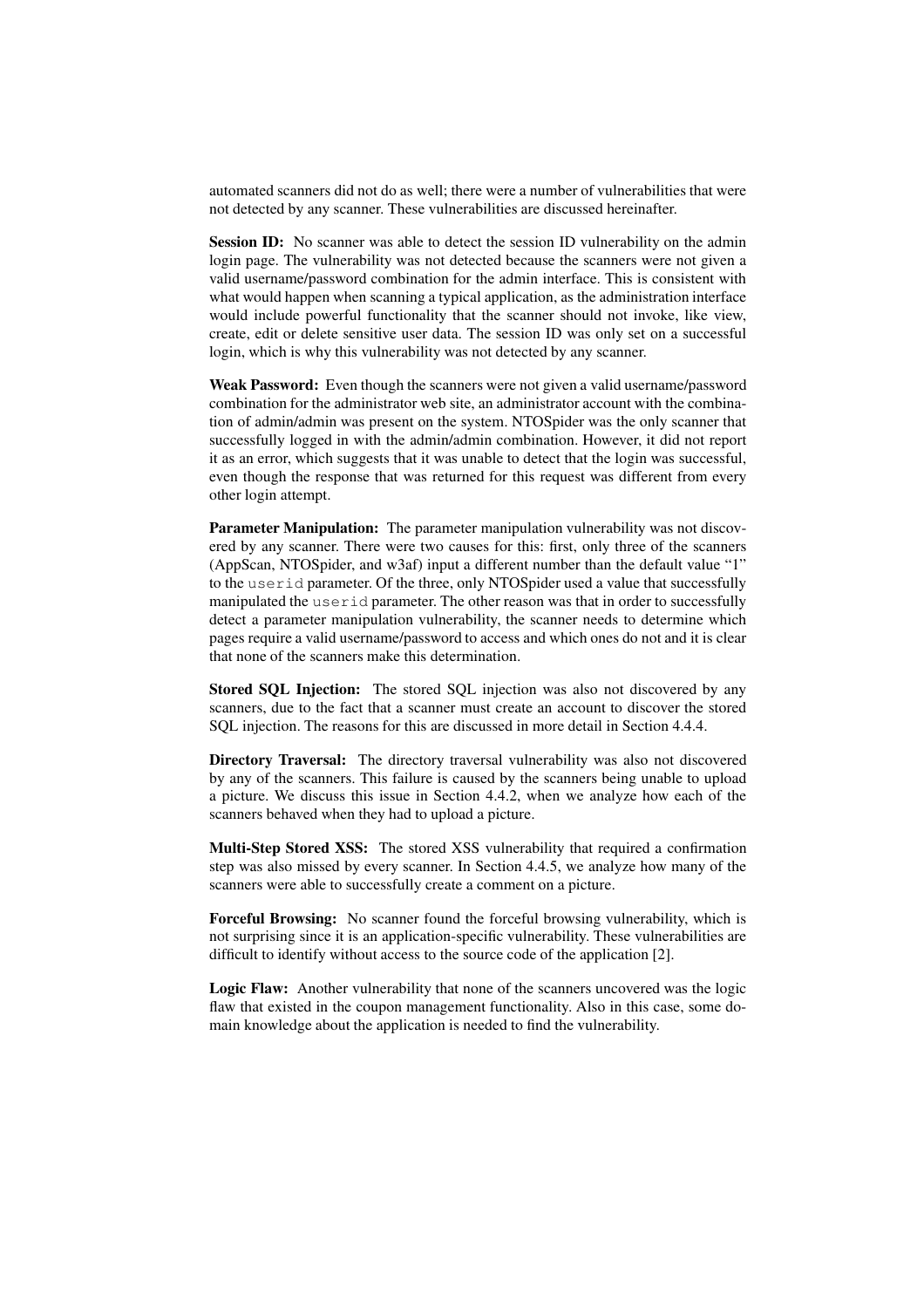

Fig. 1: Detection performance (true positives and false negatives) of the evaluated scanners.

| Jame         |     |     | NITIAL CONFIG MANUAI |
|--------------|-----|-----|----------------------|
| Acunetix     |     |     |                      |
| AppScan      |     | 20  | 26                   |
| Burp         |     |     |                      |
| Grendel-Scan | 15  | 16  | 16                   |
| Hailstorm    |     |     |                      |
| Milescan     |     |     |                      |
| N-Stalker    |     |     |                      |
| NTOSpider    |     |     |                      |
| Paros        |     |     |                      |
| w3af         |     |     |                      |
| Webinspect   | 215 | 317 |                      |

Table 3: False positives.

**4.2.2 False Positives** The total number of false positives for each of the scanning configurations are show in Table 3. The number of false positives that each scanner generates is an important metric, because the greater the number of false positives, the less useful the tool is to the end user, who has to figure out which of the vulnerabilities reported are actual flaws and which are spurious results of the analysis.

The majority of the false positives across all scanners were due to a supposed "Server Path Disclosure." This is an information leakage vulnerability where the server leaks the paths of local files, which might give an attacker hints about the structure of the file system.

An analysis of the results identified two main reasons why these false positives were generated. The first is that while testing the application for file traversal or file injection vulnerabilities, some of the scanners passed parameters with values of file names, which, on some pages (e.g., the guestbook page), caused the file name to be included in that page's contents. When the scanner then tested the page for a Server Path Disclosure, it found the injected values in the page content, and generated a Server Path Disclosure vulnerability report. The other reason for the generation of false positives is that WackoPicko uses absolute paths in the href attribute of anchors (e.g., /users/home.php), which the scanner mistook for the disclosure of paths in the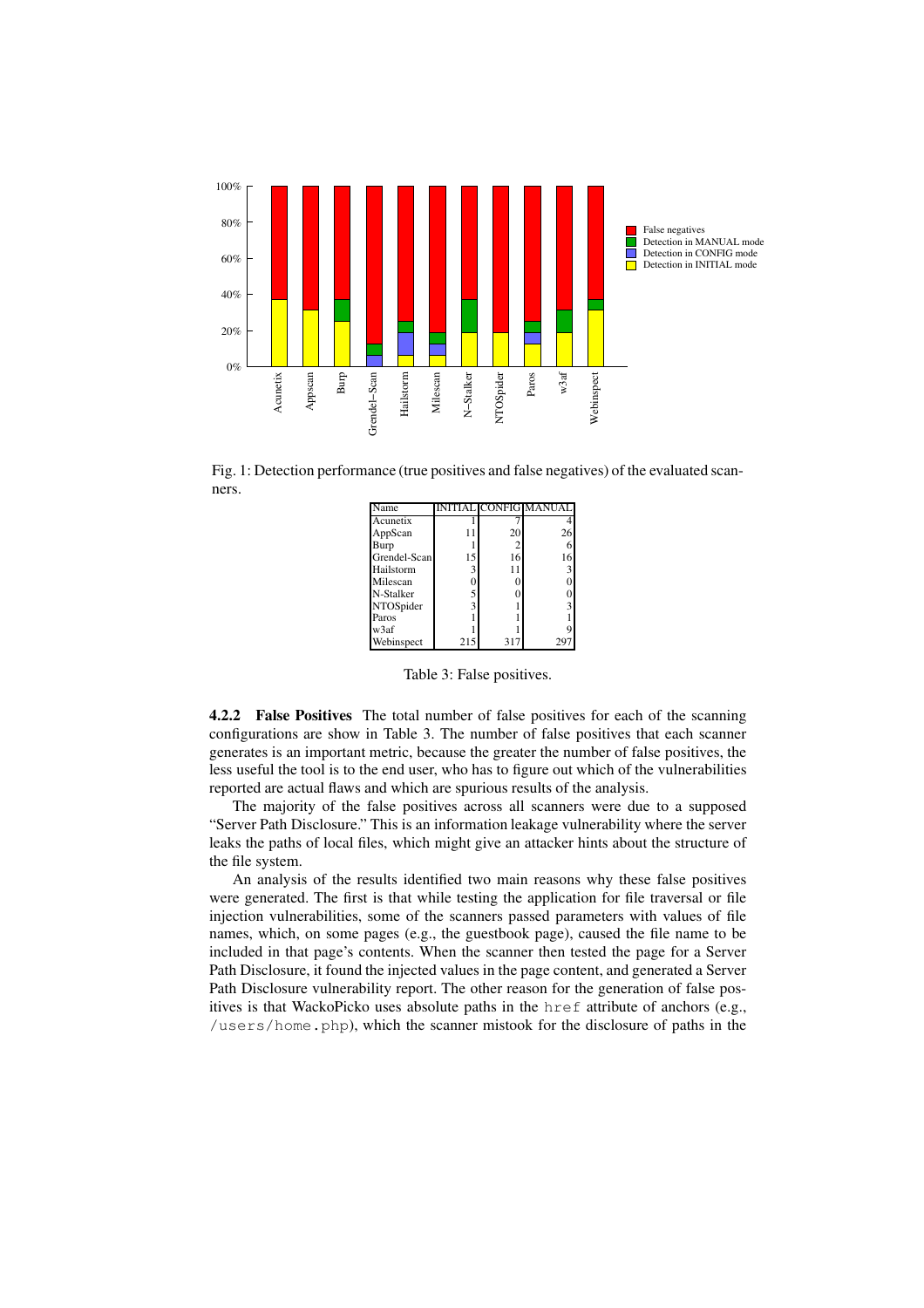

local system. Webinspect generated false positives because of both the above reasons, which explains the large amount of false positives produced by the tool.

Some scanners reported genuine false positives: Hailstorm reported a false XSS vulnerability and two false PHP code injection vulnerabilities, NTOSpider reported three false XSS vulnerabilities and w3af reported a false PHP  $\infty$  () input injection vulnerability.

**4.2.3 Measuring and Comparing Detection Capabilities** Comparing the scanners using a single benchmark like WackoPicko does not represent an exhaustive evaluation. However, we believe that the results provide insights about the current state of blackbox web application vulnerability scanners.

One possible way of comparing the results of the scanners is arranging them in a lattice. This lattice is ordered on the basis of *strict dominance*. Scanner A *strictly dominates* Scanner B if and only if for every vulnerability discovered by Scanner B, Scanner A discovered that vulnerability with the same configuration level or simpler, and Scanner A either discovered a vulnerability that Scanner B did not discover or Scanner A discovered a vulnerability that Scanner B discovered, but with a simpler configuration. *Strictly dominates* has the property that any assignment of scores to vulnerabilities must preserve the *strictly dominates* relationship.

Figure 2 shows the *strictly dominates* graph for the scanners, where a directed edge from Scanner A to Scanner B means that Scanner A *strictly dominates* Scanner B. Because *strictly dominates* is transitive, if one scanner *strictly dominates* another it also *strictly dominates* all the scanners that the dominated scanner dominates, therefore, all redundant edges are not included. Figure 2 is organized so that the scanners in the top level are those that are not *strictly dominated* by any scanners. Those in the second level are strictly dominated by only one scanner and so on, until the last level, which contains those scanners that strictly dominate no other scanner.

Some interesting observations arise from Figure 2. N-Stalker does not strictly dominate any scanner and no scanner strictly dominates it. This is due to the unique combination of vulnerabilities that N-Stalker discovered and missed. Burp is also interesting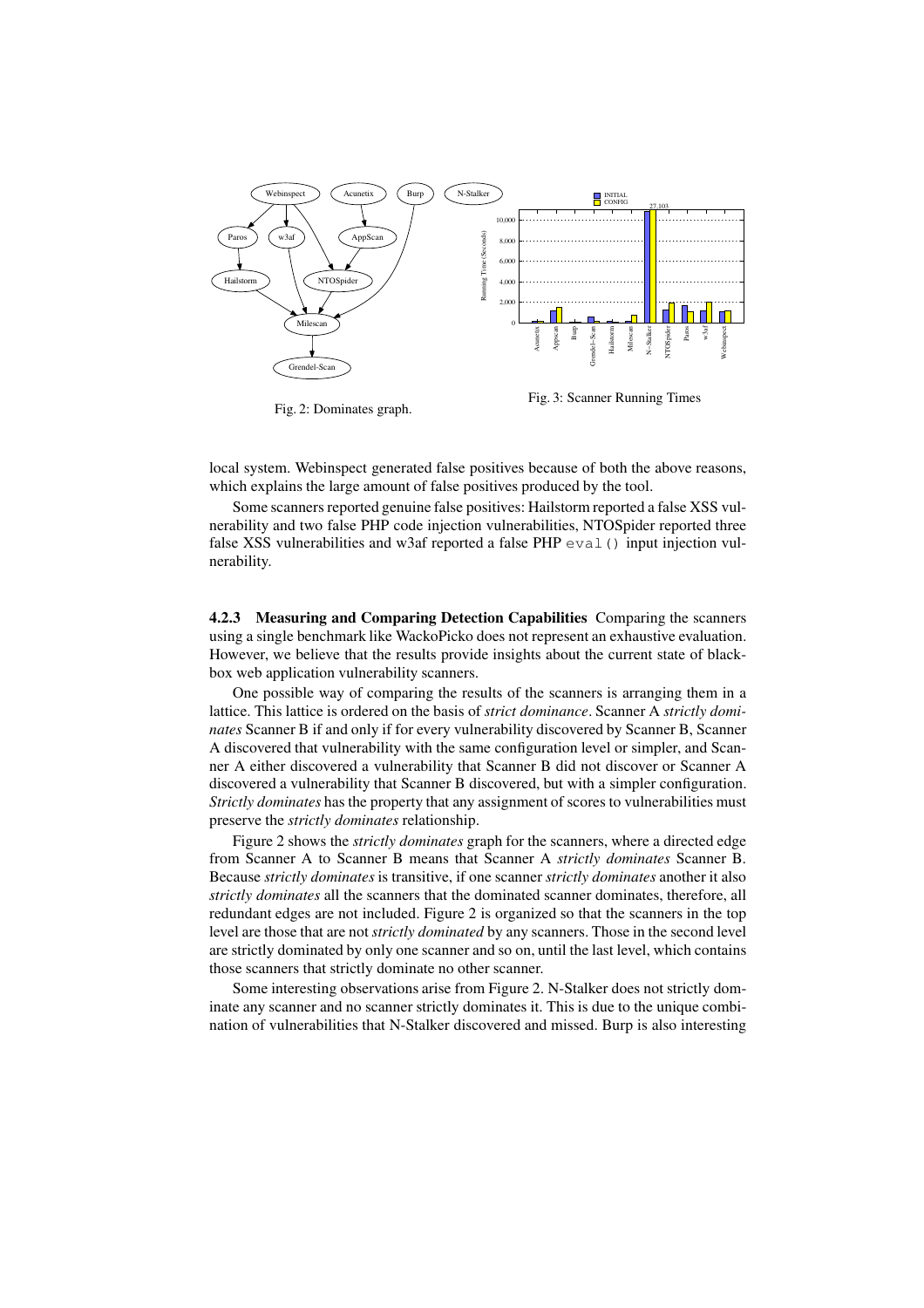| Name                              | Detection INITIA |              | CONFIG       | MANUAI       |  |  |
|-----------------------------------|------------------|--------------|--------------|--------------|--|--|
|                                   |                  | Reachability | Reachability | Reachability |  |  |
| <b>XSS Reflected</b>              |                  |              |              |              |  |  |
| XSS Stored                        |                  |              |              |              |  |  |
| SessionID                         |                  |              |              |              |  |  |
| <b>SOL Injection Reflected</b>    |                  |              |              |              |  |  |
| Commandline Injection             |                  |              |              |              |  |  |
| File Inclusion                    |                  |              |              |              |  |  |
| File Exposure                     |                  |              |              |              |  |  |
| <b>XSS Reflected behind</b>       |                  |              | 3            |              |  |  |
| JavaScript                        |                  |              |              |              |  |  |
| Parameter Manipulation            | 8                |              | 0            |              |  |  |
| Weak password                     | 3                |              |              |              |  |  |
| <b>SOL Injection Stored Login</b> |                  |              |              |              |  |  |
| Directory Traversal Login         | 8                | 8            | 6            |              |  |  |
| XSS Stored Login                  |                  |              |              |              |  |  |
| Forceful Browsing Login           | 8                |              | h            |              |  |  |
| Logic Flaws - Coupon              |                  |              |              |              |  |  |
| XSS Reflected behind flash        |                  |              |              |              |  |  |

| Name                    | Score |  |
|-------------------------|-------|--|
| Acunetix                | 14    |  |
| Webinspect              | 13    |  |
| Burp                    | 13    |  |
| N-Stalker               | 13    |  |
| AppScan                 | 10    |  |
| w3af                    | 9     |  |
| Paros                   | 6     |  |
| Hailstorm               | 6     |  |
| NTOSpider               | 4     |  |
| Milescan                | 4     |  |
| Grendel-Scan            | 3     |  |
| Table 5: Final ranking. |       |  |

Table 4: Vulnerability scores.

due to the fact that it only dominates two scanners but no scanner dominates Burp because it was the only scanner to discover the command-line injection vulnerability.

While Figure 2 is interesting, it does not give a way to compare two scanners where one does not strictly dominate the other. In order to compare the scanners, we assigned scores to each vulnerability present in WackoPicko. The scores are displayed in Table 4. The "Detection" score column in Table 4 is how many points a scanner is awarded based on how difficult it is for an automated tool to detect the existence of the vulnerability. In addition to the "Detection" score, each vulnerability is assigned a "Reachability" score, which indicates how difficult the vulnerability is to reach (i.e., it reflects the difficulty of crawling to the page that contains the vulnerability). There are three "Reachability" scores for each vulnerability, corresponding to how difficult it is for a scanner to reach the vulnerability when run in INITIAL, CONFIG, or MANUAL mode. Of course, these vulnerability scores are subjective and depend on the specific characteristics of our WackoPicko application. However, their values try to estimate the crawling and detection difficulty of each vulnerability in this context.

The final score for each scanner is calculated by adding up the "Detection" score for each vulnerability the scanner detected and the "Reachability" score for the configuration (INITIAL, CONFIG and MANUAL) used when running the scanner. In the case of a tie, the scanners were ranked by how many vulnerabilities were discovered in INITIAL mode, which was enough to break all ties. Table 5 shows the final ranking of the scanners.

#### **4.3 Attack and Analysis Capabilities**

Analyzing how each scanner attempted to detect vulnerabilities gives us insight into how these programs work and illuminates areas for further research. First, the scanner would crawl the site looking for injection points, typically in the form of GET or POST parameters. Once the scanner identifies all the inputs on a page, it then attempts to inject values for each parameter and observes the response. When a page has more than one input, each parameter is injected in turn, and generally no two parameters are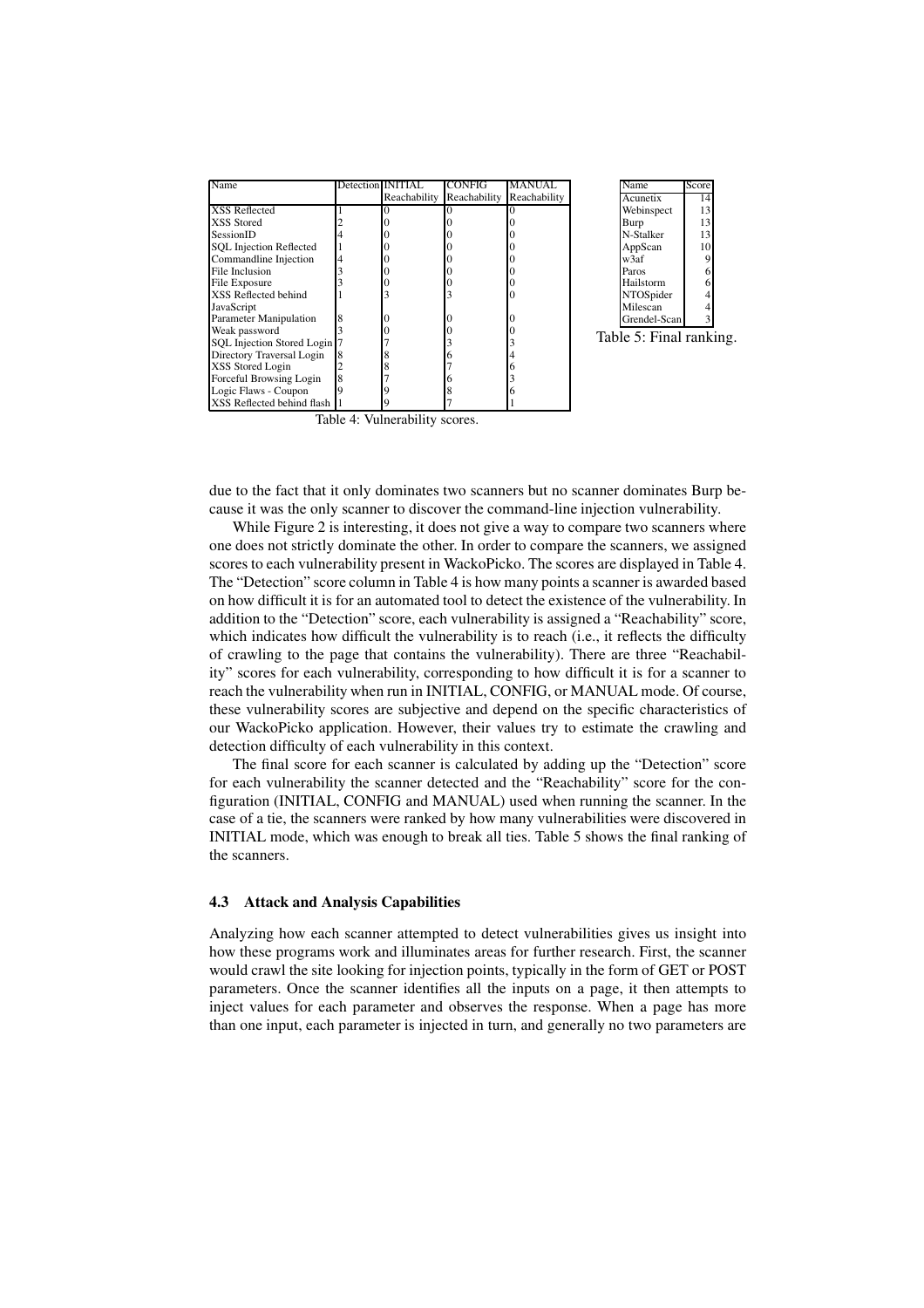injected in the same request. However, scanners differ in what they supply as values of the non-injected parameters: some have a default value like 1234 or Peter Wiener, while others leave the fields blank. This has an impact on the results of the scanner, for example the WackoPicko guestbook requires that both the name and comment fields are present before making a comment, and thus the strategy employed by each scanner can affect the effectiveness of the vulnerability scanning process.

When detecting XSS attacks, most scanners employed similar techniques, some with a more sophisticated attempt to evade possible filters than others. One particularly effective strategy employed was to first input random data with various combinations of dangerous characters, such as  $/$ , ",  $\prime$ ,  $\lt$ , and  $>$ , and then, if one of these combinations was found unchanged in the response, to attempt the injection of the full range of XSS attacks. This technique speeds up the analysis significantly, because the full XSS attack is not attempted against every input vector. Differently, some of the scanners took an exhaustive approach, attempting the full gamut of attacks on every combination of inputs.

When attempting a XSS attack, the thorough scanners would inject the typical  $\langle \text{script} \rangle$  alert('xss')  $\langle \text{script} \rangle$  as well as a whole range of XSS attack strings, such as JavaScript in a tag with the onmouseover attribute, in an img, div or meta tag, or iframe. Other scanners attempted to evade filters by using a different JavaScript function other than alert, or by using a different casing of script, such as ScRiPt.

Unlike with XSS, scanners could not perform an easy test to exclude a parameter from thorough testing for other Unsanitized Input vulnerabilities because the results of a successful exploit might not be readily evident in the response. This is true for the command-line injection on the WackoPicko site, because the output of the injectable command was not used in the response. Burp, the only scanner that was able to successfully detect the command line injection vulnerability, did so by injecting 'ping  $-c$  100 localhost ' and noticing that the response time for the page was much slower than when nothing was injected.

This pattern of measuring the difference in response times was also seen in detecting SQL injections. In addition to injecting something with a SQL control character, such as tick or quote and seeing if an error is generated, the scanners also used a time-delay SQL injection, inputting waitfor delay '0:0:20' and seeing if the execution was delayed. This is a variation of the technique of using time-delay SQL injection to extract database information from a blind SQL vulnerability.

When testing for File Exposure, the scanners were typically the same; however one aspect caused them to miss the WackoPicko vulnerability. Each scanner that was looking for this vulnerability input the name of a file that they knew existed on the system, such as /etc/passwd on UNIX-like systems or C:\boot.ini for Windows. The scanners then looked for known strings in the response. The difficulty in exploiting the WackoPicko file exposure was including the null-terminating character (%00) at the end of the string, which caused PHP to ignore anything added by the application after the /etc/passwd part. The results show that only 4 scanners successfully discovered this vulnerability.

The remote code execution vulnerability in WackoPicko is similar to the file exposure vulnerability. However, instead of injecting known files, the scanners injected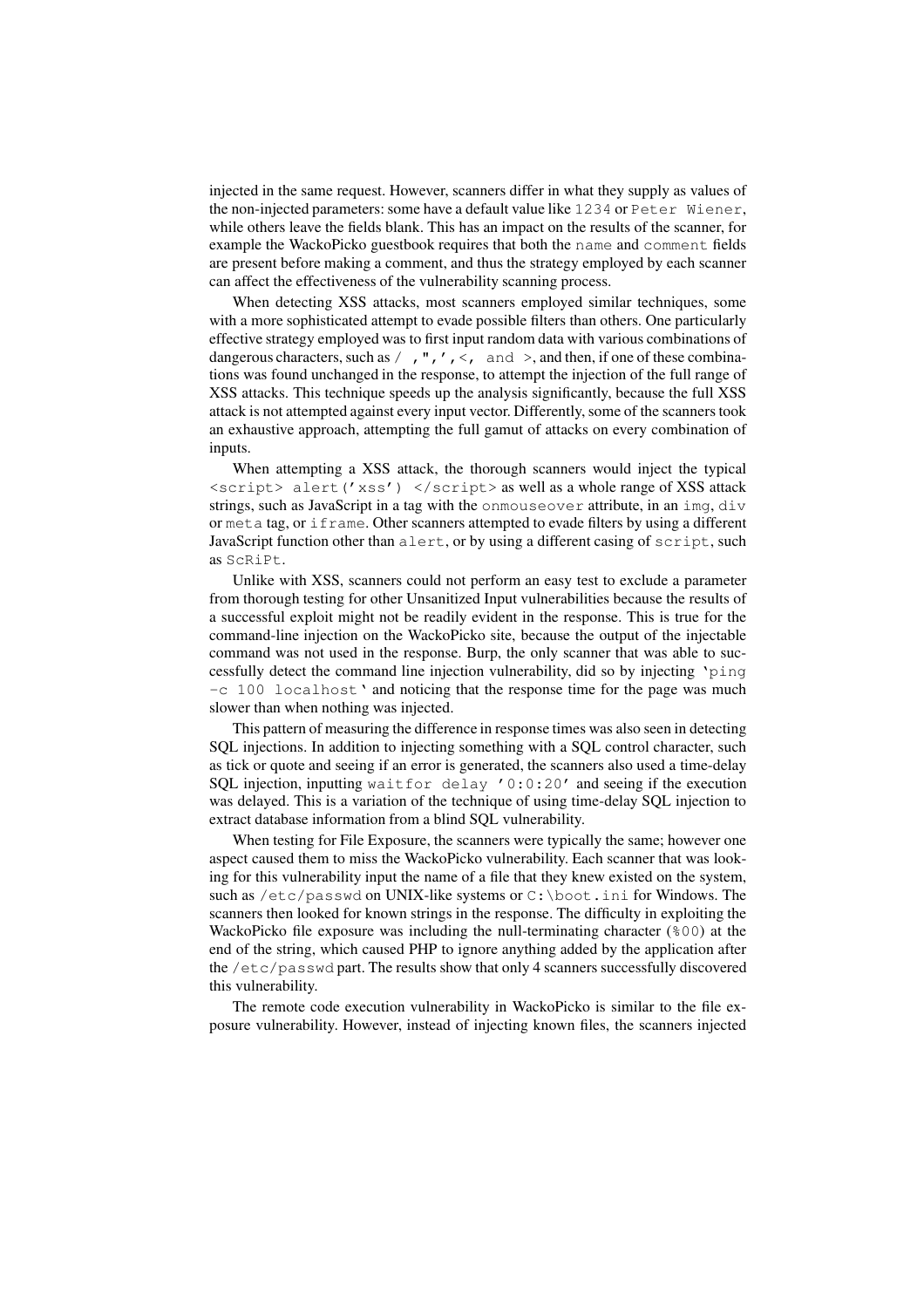| Name           |      | Reflected XSS          |                              |           | <b>Stored XSS</b> |                |                |              | Reflected SQL  |           | Command-line    |                |                  |          | File Inclusion / |          |              | XSS Reflected  |
|----------------|------|------------------------|------------------------------|-----------|-------------------|----------------|----------------|--------------|----------------|-----------|-----------------|----------------|------------------|----------|------------------|----------|--------------|----------------|
|                |      |                        |                              |           |                   |                | Injection      |              |                | Injection |                 |                |                  |          | File Exposure /  |          | - JavaScript |                |
|                |      |                        |                              |           |                   |                |                |              |                |           |                 |                |                  |          | Weak password    |          |              |                |
|                |      |                        | <b>INITIAL CONFIG MANUAL</b> |           |                   |                |                |              |                |           |                 |                |                  |          |                  |          |              |                |
| Acunetix       | 496  | 638                    | 498                          | 613       | 779               | 724            | 544            | 709          | 546            | 495       | 637             | 497            | 198              | 244      | 200              | 670      | 860          | 671            |
| AppScan        | 581  | 575                    | 817                          | 381       | 352               | 492            | 274            | 933          | 628            | 189       | 191             | 288            | 267              | 258      | 430              | $\Omega$ | 0            | 442            |
| Burp           | 256  | 256                    | 207                          | 192       | 192               | 262            | 68             | 222          | 221            | 68        | 68              | 200            | 125              | 316      | 320              | $\Omega$ | $\Omega$     | 178            |
| Grendel-Scan 0 |      | 0                      | 44                           |           |                   | 3              | 14             | 34           | 44             |           |                 | 3              | 2                | 2        | 5                | 0        | 0            | 2              |
| Hailstorm      | 232  | 229                    | 233                          | 10        | 205               | 209            | 45             | 224          | 231            | 180       | 160             | 162            | 8                | 204      | 216              | 153      | 147          | 148            |
| Milescan       | 104  | 0                      | 208                          | 50        | $\Omega$          | 170            | 75             |              | 272 1237       | $\Omega$  | $\Omega$        | 131            | 80               | 0        | 246              | $\Omega$ | 0            | 163            |
| N-Stalker      | 1738 | 1162                   | 2689                         |           |                   | 2484 2100 3475 |                |              | 2764 1022 2110 |           |                 | 2005 1894 1987 |                  |          | 1437 2063 1824   |          |              | 1409 1292 1335 |
| NTOSpider      | 856  | 679                    | 692                          | 252       | 370               | 370            | 184            | 5            | 5              | 105       | 9               | 9              | 243              | 614      | 614              | 11       | 13           | 13             |
| Paros          | 68   | 68                     | 58                           | 126       | 126               | 110            | 151            | 299 97       |                | 28        | 28              | 72             | 146              | 146      | 185              | $\Omega$ | $\Omega$     | 56             |
| w3af           | 157  | 157                    | 563                          | 259       | 257               | 464            |                |              | 1377 1411 2634 | 140       | 142             | 253            | 263              | 262      | 470              | $\Omega$ | 0            | 34             |
| Webinspect     | 108  | 108                    | 105                          | 631       | 631               | 630            | 297            | 403 346      |                | 164       | 164             | 164            | 239              | 237      | 234              | 909      | 909          | $\mathbf{0}$   |
| Name           |      | Parameter Manipulation |                              |           | Directory         |                |                | Logic Flaw   |                | Forceful  |                 |                | XSS Reflected    |          |                  |          |              |                |
|                |      |                        |                              | Traversal |                   |                |                |              |                |           | <b>Browsing</b> |                | behind flash     |          |                  |          |              |                |
| Acunetix       | 2    | $\theta$               | $\overline{c}$               | 35        | 114937            |                | $\Omega$       | $\mathbf{0}$ | 5              | $\Omega$  | $\mathbf{0}$    | 206            | 1                | 34       | 458              |          |              |                |
| AppScan        | 221  | 210                    | 222                          | 80        | 70                | 941            | $\Omega$       | $\Omega$     | 329            | $\Omega$  | $\Omega$        | 71             | $\Omega$         | 0        | 243              |          |              |                |
| Burp           | 192  | 194                    | 124                          | 68        | 68                | 394            | $\Omega$       | $\theta$     | 314            | l0        | $\Omega$        | 151            | $\Omega$         | 0        | 125              |          |              |                |
| Grendel-Scan 3 |      | 3                      | 6                            |           |                   | 3              | $\Omega$       | $\Omega$     | 6              | $\Omega$  | $\Omega$        |                | $\Omega$         | 0        | 3                |          |              |                |
| Hailstorm      |      | 143                    | 146                          | 336       | 329               | 344            | 131            | 132          | $\overline{2}$ | 102       | 102             | 105            | $\theta$         | 0        | 143              |          |              |                |
| Milescan       | 105  | $\theta$               | 103                          | 8         | $\Omega$          | 163            | $\Omega$       | $\theta$     |                | $\Omega$  | $\Omega$        | 60             | $\Omega$         | 0        | 68               |          |              |                |
| N-Stalker      | 1291 | 1270                   | 1302                         | 22        |                   | 2079 4704      | I0             | $\theta$     | 3              | $\Omega$  | $\theta$        | 2              | $\boldsymbol{0}$ | 0        | 1315             |          |              |                |
| NTOSpider      | 107  | 115                    | 115                          | 11        | 572               | 572            | $\overline{0}$ | 11           | 11             | $\Omega$  | $\theta$        | $\Omega$       | $\theta$         | 11       | 11               |          |              |                |
| Paros          | 72   | 72                     | 72                           | 14        | 14                | $\Omega$       | $\Omega$       | $\theta$     | 114            | $\Omega$  | $\theta$        | 70             | $\theta$         | $\theta$ | 60               |          |              |                |
| w3af           | 128  | 128                    | 124                          | 31        | 30                | 783            | $\Omega$       | $\mathbf{0}$ | 235            | $\Omega$  | $\Omega$        | 270            | $\Omega$         | 0        | 119              |          |              |                |
| Webinspect     | 102  | 102                    | 102                          | 29        | 29                | 690            | $\Omega$       | 8            | 3              | 0         | 118             | 82             | 0                | 0        | 97               |          |              |                |

Table 6: Number of accesses to vulnerable web pages in INITIAL, CONFIG, and MANUAL modes.

known web site addresses. This was typically from a domain the scanner's developers owned, and thus when successfully exploited, the injected page appeared instead of the regular page. The same difficulty in a successful exploitation existed in the File Exposure vulnerability, so a scanner had to add %00 after the injected web site. Only 3 scanners were able to successfully identify this vulnerability.

## **4.4 Crawling Capabilities**

The number of URLs requested and accessed varies considerably among scanners, depending on the capability and strategies implemented in the crawler and attack components. Table 6 shows the number of times each scanner made a POST or GET request to a vulnerable URL when the scanners were run in INITIAL, CONFIG, and MANUAL mode. For instance, from Table 6 we can see that Hailstorm was able to access many of the vulnerable pages that required a valid username/password when run in INITIAL mode. It can also be seen that N-Stalker takes a shotgun-like approach to scanning; it has over 1,000 accesses for each vulnerable URL, while in contrast Grendel-Scan never had over 50 accesses to a vulnerable URL.

In the following, we discuss the main challenges that the crawler components of the web application scanners under test faced.

**4.4.1 HTML** The results for the stored XSS attack reveal some interesting characteristics of the analysis performed by the various scanners. For instance, Burp, Grendel-Scan, Hailstorm, Milescan, N-Stalker, and w3af were unable to discover the stored XSS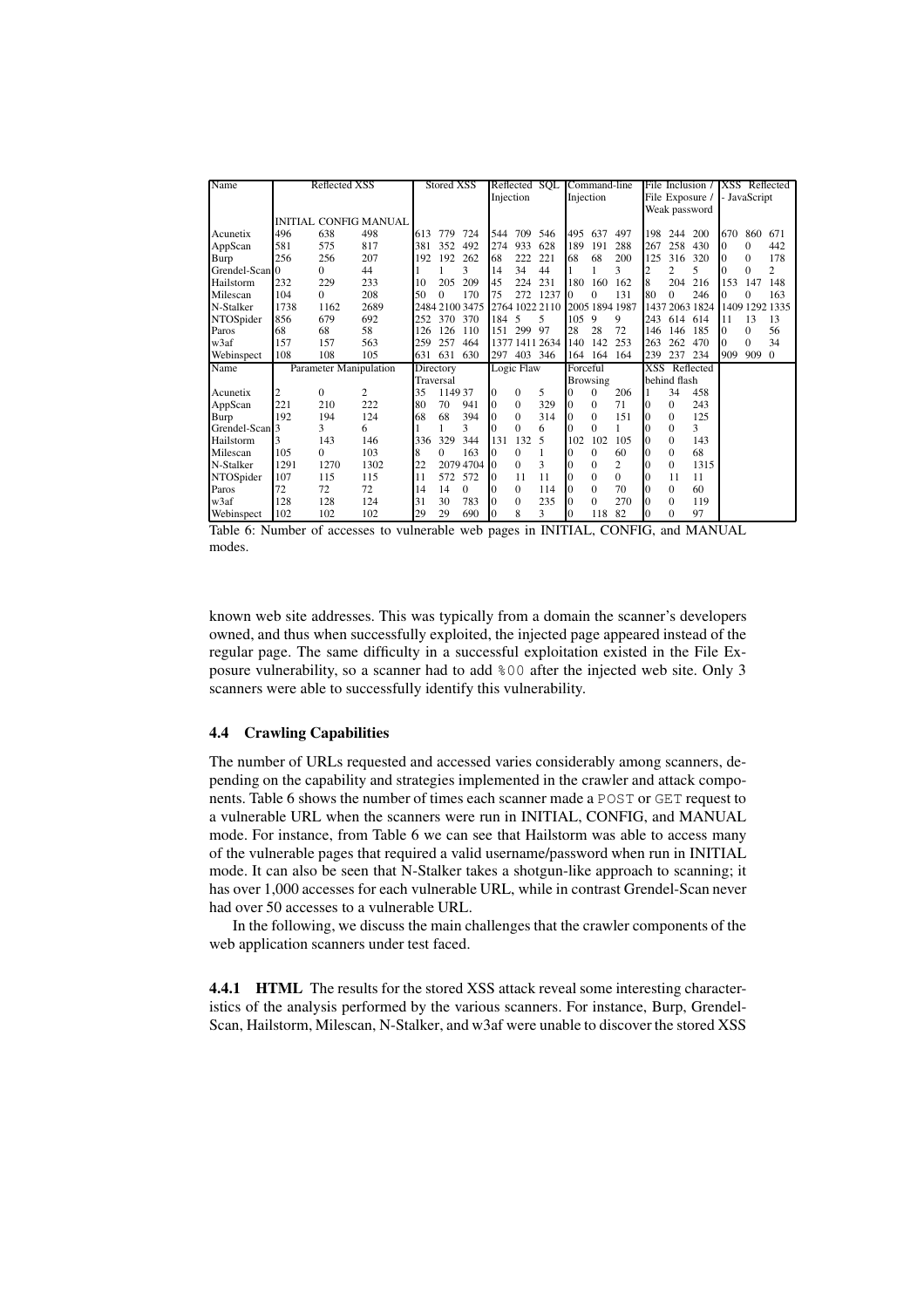vulnerability in INITIAL configuration mode. Burp and N-Stalker failed because of defective HTML parsing. Neither of the scanners correctly interpreted the <textarea> tag as an input to the HTML form. This was evident because both scanners only sent the name parameter when attempting to leave a comment on the guestbook. When run in MANUAL mode, however, the scanners discovered the vulnerability, because the user provided values for all these fields. Grendel-Scan and Milescan missed the stored XSS vulnerability for the same reason: they did not attempt a POST request unless the user used the proxy to make the request.

Hailstorm did not try to inject any values to the guestbook when in INITIAL mode, and, instead, used testval as the name parameter and Default text as the comment parameter. One explanation for this could be that Hailstorm was run in the default "turbo" mode, which Cenzic claims catches 95% of vulnerabilities, and chose not to fuzz the form to improve speed.

Finally, w3af missed the stored XSS vulnerability due to leaving one parameter blank while attempting to inject the other parameter. It was unable to create a guestbook entry, because both parameters are required.

**4.4.2 Uploading a Picture** Being able to upload a picture is critical to discover the Directory Traversal vulnerability, as a properly crafted tag parameter can overwrite any file the web server can access. It was very difficult for the scanners to successfully upload a file: no scanner was able to upload a picture in INITIAL and CONFIG modes, and only AppScan and Webinspect were able to upload a picture after being showed how to do it in MANUAL configuration, with AppScan and Webinspect uploading 324 and 166 pictures respectively. Interestingly, Hailstorm, N-Stalker and NTOSpider never successfully uploaded a picture, even in MANUAL configuration. This surprising result is due to poor proxies or poor in-application browsers. For instance, Hailstorm includes an embedded Mozilla browser for the user to browse the site when they want to do so manually, and after repeated attempts the embedded browser was never able to upload a file. The other scanners that failed, N-Stalker and NTOSpider, had faulty HTTP proxies that did not know how to properly forward the file uploaded, thus the request never completed successfully.

**4.4.3 Client-side Code** The results of the WIVET tests are shown in Figure 4. Analyzing the WIVET results gives a very good idea of the JavaScript capabilities of each scanner. Of all the 54 WIVET tests, 24 required actually executing or understand JavaScript code; that is, the test could not be passed simply by using a regular expression to extract the links on the page. Webinspect was the only scanner able to complete all of the dynamic JavaScript challenges. Of the rest of the scanners, Acunetix and NTOSpider only missed one of the dynamic JavaScript tests. Even though Hailstorm missed 12 of the dynamic JavaScript tests, we believe that this is because of a bug in the JavaScript analysis engine and not a general limitation of the tool. In fact, Hailstorm was able to correctly handle JavaScript on the onmouseup and onclick parametrized functions. These tests were on parametrized onmouseout and onmousedown functions, but since Hailstorm was able to correctly handle the onmouseup and onclick parametrized functions, this can be considered a bug in Hailstorm's JavaScript parsing. From this, it can also be concluded that AppScan, Grendel-Scan, Milescan, and w3af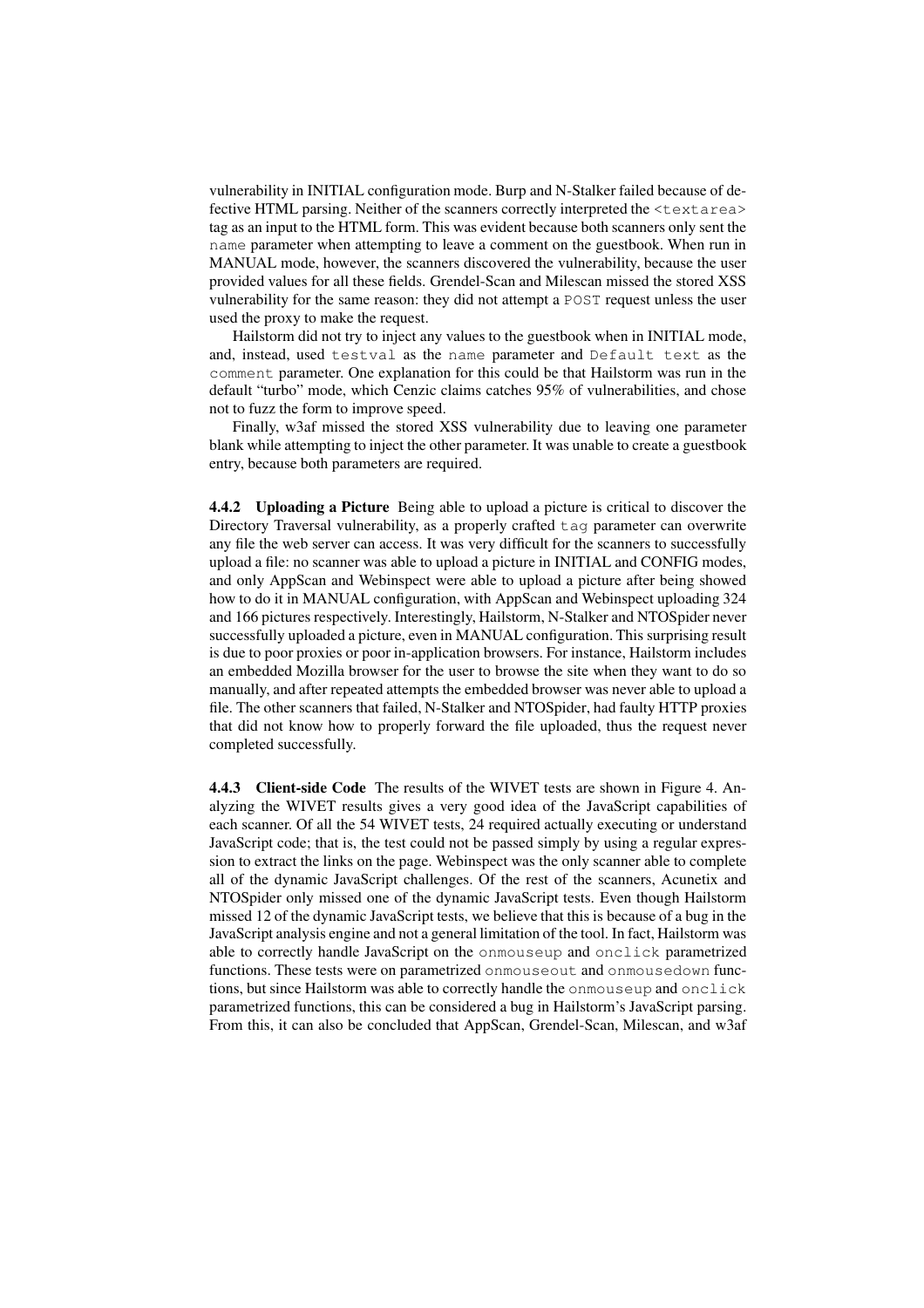perform no dynamic JavaScript parsing. Thus, Webinspect, Acunetix, NTOSpider, and Hailstorm can be claimed to have the best JavaScript parsing. The fact that N-Stalker found the reflected XSS vulnerability behind a JavaScript form in WackoPicko suggests that it can execute JavaScript, however it failed the WIVET benchmark so we cannot evaluate the extent of the parsing performed.

In looking at the WIVET results, there was one benchmark that no scanner was able to reach, which was behind a Flash application. The application had a link on a button's onclick event, however this link was dynamically created at run time. This failure shows that none of the current scanners processes Flash content with the same level of sophistication as JavaScript. This conclusion is supported by none of the scanners discovering the XSS vulnerability behind a Flash application in WackoPicko when in INITIAL or CONFIG mode.

**4.4.4 Authentication** Table 7 shows the attempts that were made to create an account on the WackoPicko site. The Name column is the name of the scanner, "Successful" is the number of accounts successfully created, and "Error" is the number of account creation attempts that were unsuccessful. Note that Table 7 reports the results of the scanners when run in INITIAL mode only, because the results for the other configurations were almost identical.

Table 7 shows the capability of the scanners to handle user registration functionality. As can be seen from Table 7, only five of the scanners were able to successfully create an account. Of these,



Fig. 4: WIVET results.

| Vame         | Successful Error |      |
|--------------|------------------|------|
| Acunetix     |                  | 431  |
| AppScan      |                  | 297  |
| Burp         | 0                |      |
| Grendel-Scan | 0                | 0    |
| Hailstorm    | 107              | 276  |
| Milescan     |                  |      |
| N-Stalker    | 74               | 1389 |
| NTOSpider    | 74               | 330  |
| Paros        | 0                | 176  |
| w3af         |                  | 538  |
| Webinspect   | 127              | 267  |

Table 7: Account creation.

Hailstorm was the only one to leverage this ability to visit vulnerable URLs that required a login in its INITIAL run.

Creating an account is important in discovering the stored SQL injection that no scanner successfully detected. It is fairly telling that even though five scanners were able to create an account, none of them detected the vulnerability. It is entirely possible that none of the scanners actively searched for stored SQL injections, which is much harder to detect than stored XSS injections.

In addition to being critically important to the WackoPicko benchmark, being able to create an account is an important skill for a scanner to have when analyzing any web site, especially if that scanner wishes to be a point-and-click web application vulnerability scanner.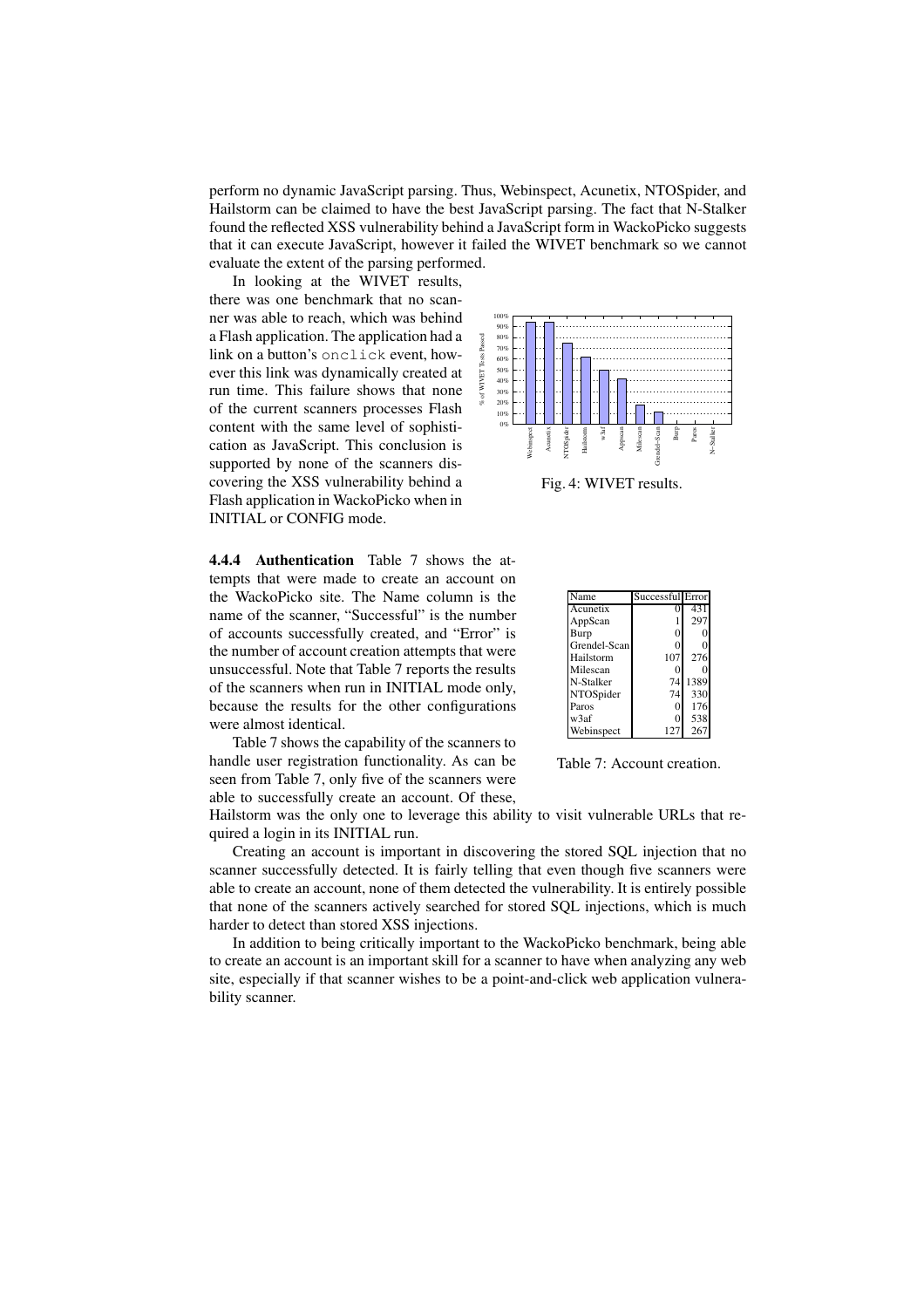**4.4.5 Multi-step Processes** In the WackoPicko web site there is a vulnerability that is triggered by going through a multi-step process. This vulnerability is the stored XSS on pictures, which requires an attacker to confirm a comment posting for the attack to be successful. Hailstorm and NTOSpider were the only scanners to successfully create a comment on the INITIAL run (creating 25 and 1 comment, respectively). This is important for two reasons: first, to be able to create a comment in the INITIAL run, the scanner had to create an account and log in with that account, which is consistent with Table 7. Also, all 25 of the comments successfully created by Hailstorm only contained the text Default text, which means that Hailstorm was not able to create a comment that exploited the vulnerability.

All scanners were able to create a comment when run in MANUAL configuration, since they were shown by the user how to carry out this task. However, only AppScan, Hailstorm, NTOSpider, and Webinspect (creating 6, 21, 7, and 2 comments respectively) were able to create a comment that was different than the one provided by the user. Of these scanners only Webinspect was able to create a comment that exploited the vulnerability, <iFrAmE sRc=hTtP://xSrFtEsT .sPi/> </iFrAmE>, however Webinspect failed to report this vulnerability. One plausible explanation for not detecting would be the scanners' XSS strategy discussed in Section 4.3. While testing the text parameter for a vulnerability, most of the scanners realized that it was properly escaped on the preview page, and thus stopped trying to inject XSS attacks. This would explain the directory traversal attack comment that AppScan successfully created and why Hailstorm did not attempt any injection. This is an example where the performance optimization of the vulnerability analysis can lead to false negatives.

**4.4.6 Infinite Web Sites** One of the scanners attempted to visit all of the pages of the infinite calendar. When running Grendel-Scan, the calendar portion of WackoPicko had to be removed because the scanner ran out of memory attempting to access every page. Acunetix, Burp, N-Stalker and w3af had the largest accesses (474, 691, 1780 and 3094 respectively), due to their attempts to exploit the calendar page. The other scanners used less accesses (between 27 and 243) because they were able to determine that no error was present.

## **5 Lessons Learned**

We found that the crawling of modern web applications can be a serious challenge for today's web vulnerability scanners. A first class of problems we encountered consisted of implementation errors and the lack of support for commonly-used technologies. For example, handling of multimedia data (image uploads) exposed bugs in certain proxybased scanners, which prevented the tools from delivering attacks to the application under test. Incomplete or incorrect HTML parsers caused scanners to ignore input vectors that would have exposed vulnerabilities. The lack of support for JavaScript (and Flash) prevented tools from reaching vulnerable pages altogether. *Support for wellknown, pervasive technology should be improved*.

The second class of problems that hindered crawling is related to the design of modern web applications. In particular, applications with complex forms and aggressive checking of input values can effectively block a scanner, preventing it from crawling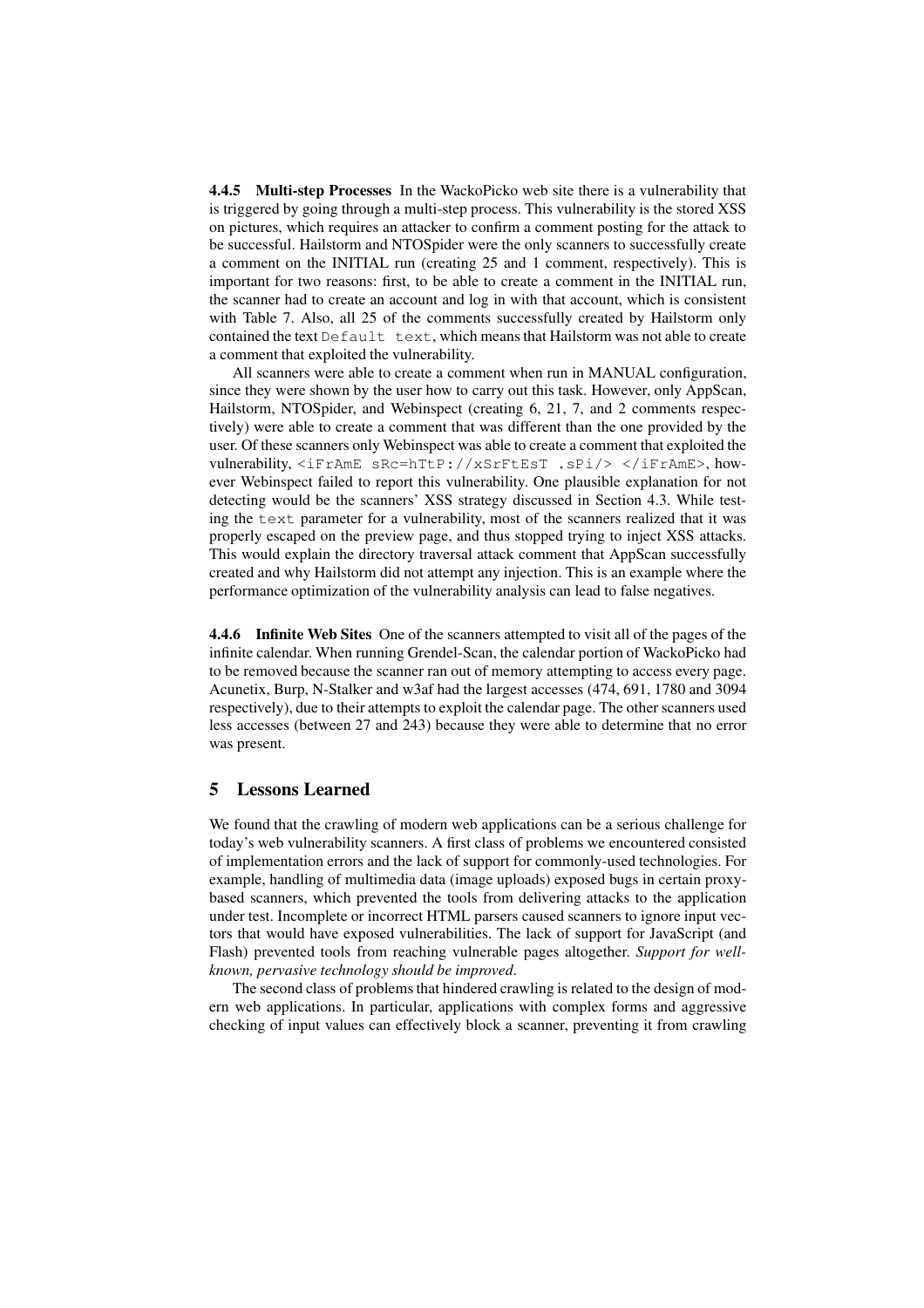the pages "deep" in the web site structure. Handling this problem could be done, for example, by using heuristics to identify acceptable inputs or by reverse engineering the input filters. Furthermore, the behavior of an application can be wildly different depending on its internal "state," i.e., the values of internal variables that are not explicitly exposed to the scanner. The classic example of application state is whether the current user is logged in or not. A scanner that does not correctly model and track the state of an application (e.g., it does not realize that it has been automatically logged out) will fail to crawl all relevant parts of the application. *More sophisticated algorithms are needed to perform "deep" crawling and track the state of the application under test*.

Current scanners fail to detect (or even check for) application-specific (or "logic") vulnerabilities. Unfortunately, as applications become more complex, this type of vulnerabilities will also become more prevalent. *More research is warranted to automate the detection of application logic vulnerabilities*.

In conclusion, far from being point-and-click tools to be used by anybody, web application black-box security scanners require a sophisticated understanding of the application under test and of the limitations of the tool, in order to be effective.

## **6 Related Work**

Our work is related to two main areas of research: the design of web applications for assessing vulnerability analysis tools and the evaluation of web scanners.

**Designing test web applications.** Vulnerable test applications are required to assess web vulnerability scanners. Unfortunately, no standard test suite is currently available or accepted by the industry. HacmeBank [5] and WebGoat [11] are two well-known, publicly-available, vulnerable web applications, but their design is focused more on teaching web application security rather than testing automated scanners. SiteGenerator  $[10]$  is a tool to generate sites with certain characteristics (e.g., classes of vulnerabilities) according to its input configuration. While SiteGenerator is useful to automatically produce different vulnerable sites, we found it easier to manually introduce in Wacko-Picko the vulnerabilities with the characteristics that we wanted to test.

**Evaluating web vulnerability scanners.** There exists a growing body of literature on the evaluation of web vulnerability scanners. For example, Suto compared three scanners against three different applications and used code coverage, among other metrics, as a measure of the effectiveness of each scanner [21]. In a recent follow-up study, Suto [22] assessed seven scanners and compared their detection capabilities and the time required to run them. Wiegenstein et al. ran five unnamed scanners against a custom benchmark [24]. Unfortunately, the authors do not discuss in detail the reasons for detections or spidering failures. In their survey of web security assessment tools, Curphey and Araujo reported that black-box scanners perform poorly [3]. Peine examined in depth the functionality and user interfaces of seven scanners (three commercial) that were run against WebGoat and one real-world application [16]. Kals et al. developed a new web vulnerability scanner and tested it on about 25,000 live web pages [7]. Since no ground truth is available for these sites, the authors cannot discuss false negative rate or failures of their tool. More recently, AnantaSec released an evaluation of three scanners against 13 real-world applications, three web applications provided by the scanners vendors, and a series of JavaScript tests [1]. While this experiment assesses a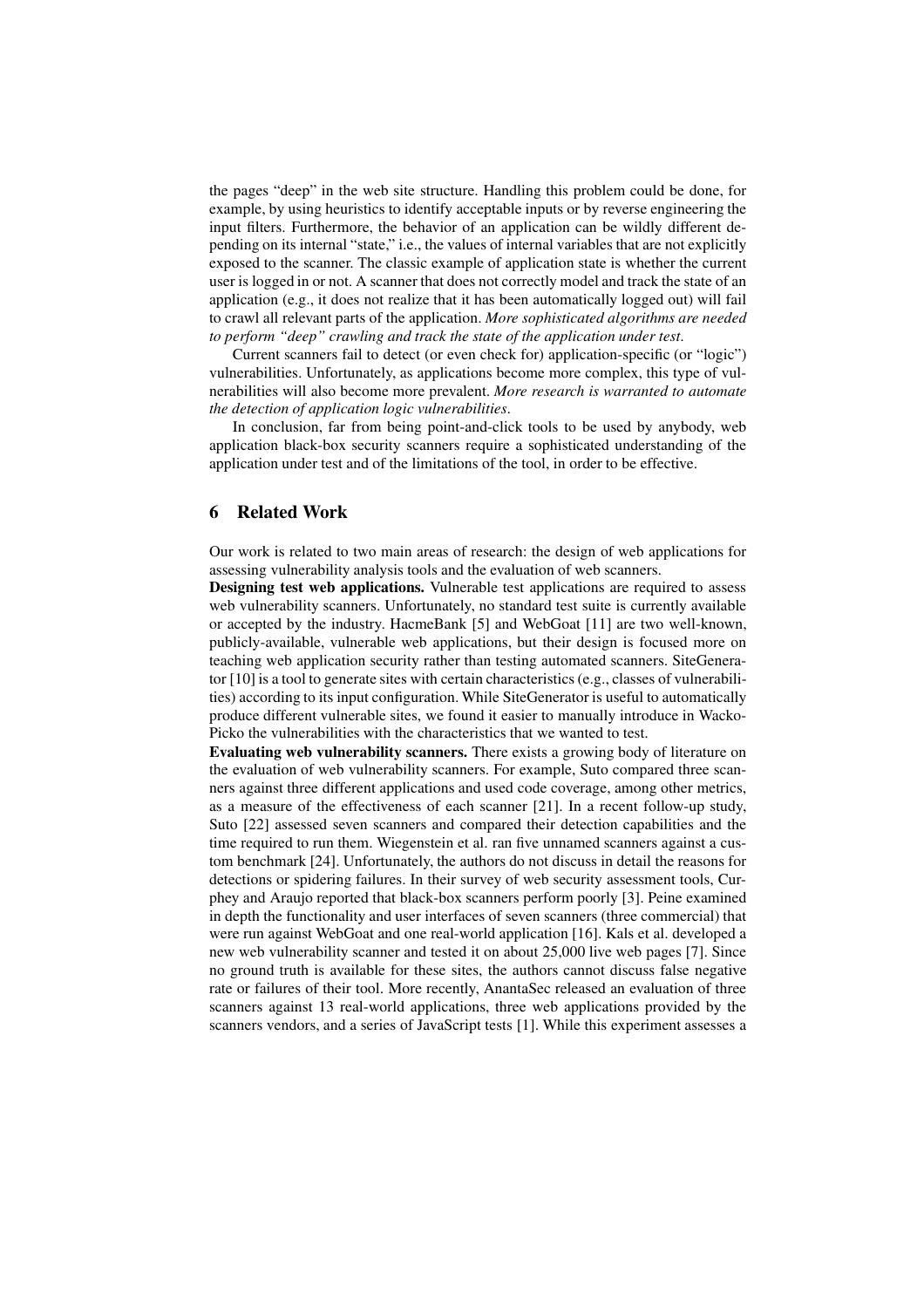large number of real-world applications, only a limited number of scanners are tested and no explanation is given for the results. In addition, Vieira et al. tested four web scanners on 300 web services [23]. They also report high rates of false positives and false negatives.

In comparison, our work, to the best of our knowledge, performs the largest evaluation of web application scanners in terms of the number of tested tools (eleven, both commercial and open-source), and the class of vulnerabilities analyzed. In addition, we discuss the effectiveness of different configurations and levels of manual intervention, and examine in detail the reasons for a scanner's success or failure.

Furthermore, we provide a discussion of challenges (i.e., critical limitations) of current web vulnerability scanners. While some of these problem areas were discussed before  $[6, 8]$ , we provide quantitative evidence that these issues are actually limiting the performance of today's tools. We believe that this discussion will provide useful insight into how to improve state-of-the-art of black-box web vulnerability scanners.

## **7 Conclusions**

This paper presented the evaluation of eleven black-box web vulnerability scanners. The results of the evaluation clearly show that the ability to crawl a web application and reach "deep" into the application's resources is as important as the ability to detect the vulnerabilities themselves.

It is also clear that although techniques to detect certain kinds of vulnerabilities are well-established and seem to work reliably, there are whole classes of vulnerabilities that are not well-understood and cannot be detected by the state-of-the-art scanners. We found that eight out of sixteen vulnerabilities were not detected by *any* of the scanners.

We have also found areas that require further research so that web application vulnerability scanners can improve their detection of vulnerabilities. Deep crawling is vital to discover all vulnerabilities in an application. Improved reverse engineering is necessary to keep track of the state of the application, which can enable automated detection of complex vulnerabilities.

Finally, we found that there is no strong correlation between cost of the scanner and functionality provided as some of the free or very cost-effective scanners performed as well as scanners that cost thousands of dollars.

## **Acknowledgments**

This work has been supported by the National Science Foundation, under grants CCR-0524853, CCR-0716095, CCR-0831408, CNS-0845559 and CNS-0905537, and by the ONR under grant N000140911042.

## **References**

1. AnantaSec: Web Vulnerability Scanners Evaluation (January 2009), http://anantasec.blogspot.com/2009/01/web-vulnerability- scanners-comparison.html